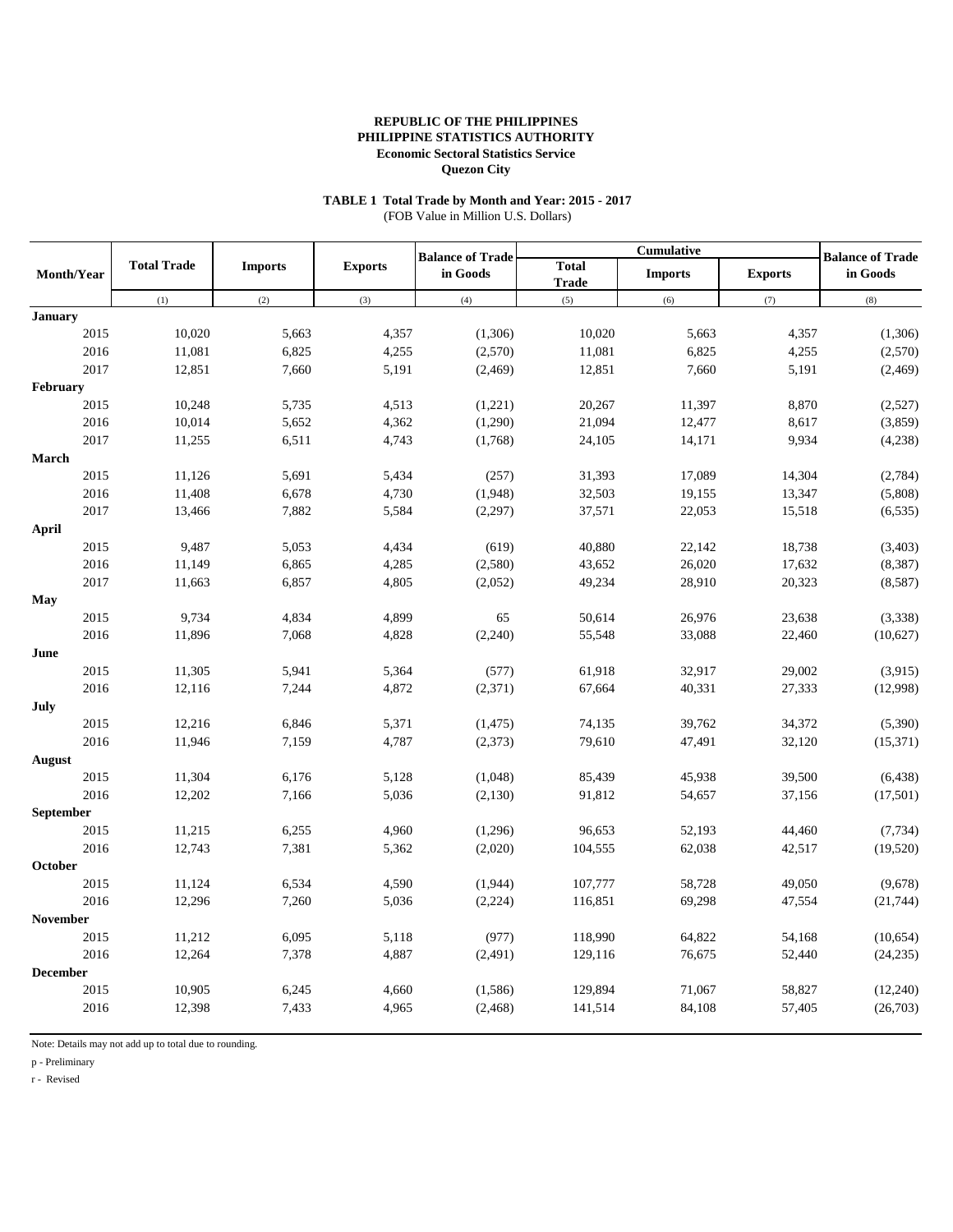# **TABLE 1a Growth Rate by Month and Year: 2015 - 2017**

|                  |                    |                | <b>Balance of</b><br>Cumulative |                          | <b>Balance of</b>            |                |                |                          |
|------------------|--------------------|----------------|---------------------------------|--------------------------|------------------------------|----------------|----------------|--------------------------|
| Month/Year       | <b>Total Trade</b> | <b>Imports</b> | <b>Exports</b>                  | <b>Trade in</b><br>Goods | <b>Total</b><br><b>Trade</b> | <b>Imports</b> | <b>Exports</b> | <b>Trade in</b><br>Goods |
|                  | (1)                | (2)            | (3)                             | (4)                      | (5)                          | (6)            | (7)            | (8)                      |
| <b>January</b>   |                    |                |                                 |                          |                              |                |                |                          |
| 2015             | (3.3)              | (5.7)          | (0.0)                           | (20.8)                   | (3.3)                        | (5.7)          | (0.0)          | (20.8)                   |
| 2016             | 10.6               | 20.5           | (2.3)                           | 96.8                     | 10.6                         | 20.5           | (2.3)          | 96.8                     |
| 2017             | 16.0               | 12.2           | 22.0                            | (3.9)                    | 16.0                         | 12.2           | 22.0           | (3.9)                    |
| February         |                    |                |                                 |                          |                              |                |                |                          |
| 2015             | 7.8                | 18.1           | (3.0)                           | 496.1                    | 2.0                          | 4.9            | (1.5)          | 36.3                     |
| 2016             | (2.3)              | (1.4)          | (3.4)                           | 5.6                      | 4.1                          | 9.5            | (2.8)          | 52.7                     |
| 2017             | 12.4               | 15.2           | 8.7                             | 37.1                     | 14.3                         | 13.6           | 15.3           | 9.8                      |
| <b>March</b>     |                    |                |                                 |                          |                              |                |                |                          |
| 2015             | $3.5$              | 3.7            | 3.1                             | 18.4                     | 2.5                          | 4.5            | 0.2            | 34.5                     |
| 2016             | 2.5                | 17.3           | (13.0)                          | 657.6                    | 3.5                          | 12.1           | (6.7)          | 108.6                    |
| 2017             | 18.0               | 18.0           | 18.1                            | 17.9                     | 15.6                         | 15.1           | 16.3           | 12.5                     |
| <b>April</b>     |                    |                |                                 |                          |                              |                |                |                          |
| 2015             | (4.5)              | (5.8)          | (2.8)                           | (22.9)                   | $0.8\,$                      | $2.0\,$        | (0.5)          | 18.5                     |
| 2016             | 17.5               | 35.9           | (3.4)                           | 316.8                    | 6.8                          | 17.5           | (5.9)          | 146.5                    |
| 2017             | 4.6                | (0.1)          | 12.1                            | (20.5)                   | 12.8                         | 11.1           | 15.3           | 2.4                      |
| <b>May</b>       |                    |                |                                 |                          |                              |                |                |                          |
| 2015             | (11.5)             | (4.6)          | (17.4)                          | (92.5)                   | (1.8)                        | 0.7            | (4.6)          | 66.1                     |
| 2016             | 22.2               | 46.2           | (1.5)                           | (3,548.1)                | 9.7                          | 22.7           | (5.0)          | 218.3                    |
| June             |                    |                |                                 |                          |                              |                |                |                          |
| 2015             | 9.9                | 23.0           | (1.8)                           | (191.1)                  | 0.1                          | 4.1            | (4.1)          | 184.2                    |
| 2016             | 7.2                | 21.9           | (9.2)                           | 311.1                    | 9.3                          | 22.5           | (5.8)          | 232.0                    |
| July             |                    |                |                                 |                          |                              |                |                |                          |
| 2015             | 11.2               | 23.0           | (1.0)                           | 961.6                    | 1.8                          | 7.0            | (3.6)          | 255.4                    |
| 2016             | (2.2)              | 4.6            | (10.9)                          | 60.8                     | 7.4                          | 19.4           | (6.6)          | 185.2                    |
| <b>August</b>    |                    |                |                                 |                          |                              |                |                |                          |
| 2015             | (0.1)              | 5.7            | (6.3)                           | 180.8                    | 1.5                          | 6.8            | (4.0)          | 240.7                    |
| 2016             | 7.9                | 16.0           | (1.8)                           | 103.2                    | $7.5\,$                      | 19.0           | (5.9)          | 171.8                    |
| <b>September</b> |                    |                |                                 |                          |                              |                |                |                          |
| 2015             | (3.6)              | 8.2            | (15.2)                          | (2,145.7)                | 0.9                          | 6.9            | (5.4)          | 323.4                    |
| 2016             | 13.6               | 18.0           | 8.1                             | 55.9                     | 8.2                          | 18.9           | (4.4)          | 152.4                    |
| October          |                    |                |                                 |                          |                              |                |                |                          |
| 2015             | 3.6                | 16.9           | (10.8)                          | 340.7                    | 1.2                          | $\ \ 8.0$      | (5.9)          | 326.8                    |
| 2016             | 10.5               | 11.1           | 9.7                             | 14.4                     | 8.4                          | 18.0           | (3.1)          | 124.7                    |
| <b>November</b>  |                    |                |                                 |                          |                              |                |                |                          |
| 2015             | 4.7                | 10.1           | (1.1)                           | 170.3                    | 1.5                          | 8.2            | (5.5)          | 305.3                    |
| 2016             | 9.4                | 21.0           | (4.5)                           | 155.0                    | 8.5                          | 18.3           | (3.2)          | 127.5                    |
| <b>December</b>  |                    |                |                                 |                          |                              |                |                |                          |
| 2015             | 6.2                | 14.2           | (3.0)                           | 137.5                    | 1.9                          | 8.7            | (5.3)          | 271.3                    |
| 2016             | 13.7               | 19.0           | 6.6                             | 55.6                     | 8.9                          | 18.3           | (2.4)          | 118.2                    |
|                  |                    |                |                                 |                          |                              |                |                |                          |

Note: Details may not add up to total due to rounding.

p - Preliminary

r - Revised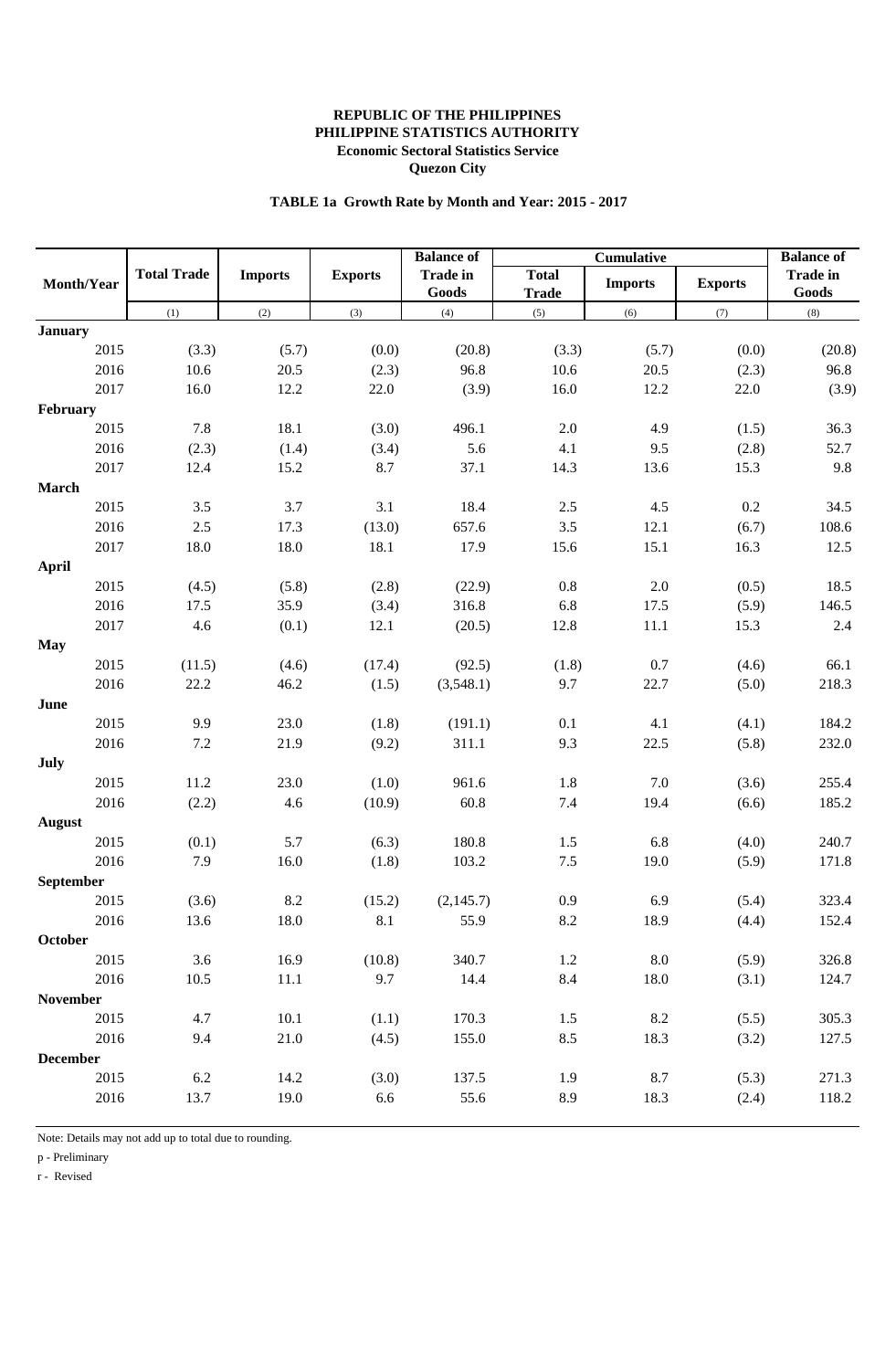## **TABLE 2 Philippine Exports to all Countries by Commodity Group** April 2017 and 2016<br>(FOB Value in Million U.S. Dollars)

|          |                                                                                 | 2017               |            | 2016               |                          |                 |
|----------|---------------------------------------------------------------------------------|--------------------|------------|--------------------|--------------------------|-----------------|
|          | <b>Commodity Group</b>                                                          | April <sup>P</sup> | % Share    | April <sup>r</sup> | % Share                  | Growth<br>Rate% |
|          |                                                                                 | (1)                | (2)        | (3)                | (4)                      | (5)             |
|          | <b>TOTAL</b>                                                                    | 4,805.40           | 100.0      | 4,284.87           | 100.0                    | 12.1            |
| 1        | <b>Electronic Products</b>                                                      | 2,445.30           | 50.9       | 2,288.75           | 53.4                     | 6.8             |
|          | a) Components/Devices (Semiconductors)                                          | 1,766.67           | 36.8       | 1,640.90           | 38.3                     | 7.7             |
|          | b) Electronic Data Processing                                                   | 429.00             | 8.9        | 436.16             | 10.2                     | (1.6)           |
|          | c) Office Equipment                                                             | 67.50              | 1.4        | 23.50              | 0.5                      | 187.2           |
|          | d) Consumer Electronics                                                         | 22.23              | 0.5        | 23.22              | 0.5                      | (4.3)           |
|          | e) Telecommunication                                                            | 36.73              | 0.8        | 36.26              | 0.8                      | 1.3             |
|          | f) Communication/Radar                                                          | 52.62              | 1.1        | 45.40              | 1.1                      | 15.9            |
|          | g) Control and Instrumentation<br>h) Medical/Industrial Instrumentation         | 60.33<br>4.83      | 1.3<br>0.1 | 62.17<br>10.78     | 1.5<br>0.3               | (3.0)<br>(55.2) |
|          | i) Automotive Electronics                                                       | 5.39               | 0.1        | 10.34              | 0.2                      | (47.9)          |
| 2        | Machinery & Transport Equipment                                                 | 354.00             | 7.4        | 235.24             | 5.5                      | 50.5            |
| 3        | <b>Other Manufactures</b>                                                       | 349.56             | 7.3        | 312.99             | 7.3                      | 11.7            |
| 4        | Ignition Wiring Set and Other Wiring Sets Used in Vehicles,                     |                    |            |                    |                          |                 |
|          | Aircrafts and Ships 1/                                                          | 145.80             | 3.0        | 151.33             | 3.5                      | (3.7)           |
| 5        | Chemicals                                                                       | 145.72             | 3.0        | 137.98             | 3.2                      | 5.6             |
| 6        | Cathodes & Sections Of Cathodes, Of Refined Copper                              | 127.48             | 2.7        | 0.00               | $\overline{\phantom{a}}$ |                 |
| 7<br>8   | Gold 2/<br><b>Metal Components</b>                                              | 122.81<br>111.29   | 2.6<br>2.3 | 4.32<br>86.99      | 0.1<br>2.0               | 2,740.3<br>27.9 |
| 9        | <b>Other Mineral Products</b>                                                   | 110.97             | 2.3        | 37.03              | 0.9                      | 199.7           |
| 10       | Coconut Oil 3/                                                                  | 97.85              | 2.0        | 61.25              | 1.4                      | 59.8            |
|          | TOP TEN EXPORTS TOTAL                                                           | 4,010.78           | 83.5       | 3,315.87           | 77.4                     | 21.0            |
|          |                                                                                 |                    |            |                    |                          |                 |
|          | 11 Electronic Eqpt. and Parts                                                   | 83.38              | 1.7<br>1.3 | 73.04<br>45.34     | 1.7<br>1.1               | 14.2<br>39.9    |
| 13       | 12 Processed Food and Beverages<br>Articles of Apparel and Clothing Accessories | 63.42<br>54.30     | 1.1        | 93.78              | 2.2                      | (42.1)          |
|          | 14 Bananas (Fresh)                                                              | 51.51              | 1.1        | 51.85              | 1.2                      | (0.7)           |
| 15       | Misc. Manufactured Articles, n.e.s.                                             | 46.12              | 1.0        | 52.68              | 1.2                      | (12.4)          |
|          | 16 Woodcrafts and Furniture                                                     | 41.46              | 0.9        | 261.98             | 6.1                      | (84.2)          |
| 17       | Travel Goods and Handbags                                                       | 35.88              | 0.7        | 36.37              | 0.8                      | (1.4)           |
|          | 18 Other Products Manufactured from Materials Imported on                       |                    |            |                    |                          |                 |
|          | <b>Consignment Basis</b>                                                        | 29.47              | 0.6        | 11.81              | 0.3                      | 149.5           |
| 19<br>20 | Petroleum Products 4/<br>Tuna 5/                                                | 26.70<br>25.70     | 0.6<br>0.5 | 3.45<br>6.07       | 0.1<br>0.1               | 674.6<br>323.6  |
| 21       | Pineapple and Pineapple Products                                                | 25.64              | 0.5        | 62.70              | 1.5                      | (59.1)          |
| 22       | <b>Copper Concentrates</b>                                                      | 24.13              | 0.5        | 7.42               | 0.2                      | 225.3           |
| 23       | Sugar                                                                           | 19.53              | 0.4        | 0.06               | 0.0                      | 32,449.7        |
| 24       | Fish, fresh or preserved of which: Shrimps & Prawns                             | 18.57              | 0.4        | 18.37              | 0.4                      | 1.1             |
| 25       | Processed Tropical Fruits                                                       | 16.39              | 0.3        | 18.05              | 0.4                      | (9.2)           |
| 26       | Textile Yarns/Fabrics                                                           | 14.47              | 0.3        | 14.46              | 0.3                      | 0.0             |
| 27       | Special Transactions 6/                                                         | 13.48              | 0.3        | 28.26              | 0.7                      | (52.3)          |
| 28<br>29 | <b>Dessicated Coconut</b><br>Seaweeds and Carageenan                            | 13.19<br>12.59     | 0.3<br>0.3 | 10.10<br>18.15     | 0.2<br>0.4               | 30.6<br>(30.6)  |
| 30       | Baby Carr., Toys, Games, and Sporting Goods                                     | 12.12              | 0.3        | 20.06              | 0.5                      | (39.6)          |
| 31       | Non-Metallic Mineral Manufactures                                               | 11.74              | 0.2        | 9.74               | 0.2                      | 20.5            |
| 32       | <b>Activated Carbon</b>                                                         | 9.62               | 0.2        | 6.20               | 0.1                      | 55.2            |
| 33       | Unmanufactured Tobacco                                                          | 9.49               | 0.2        | 7.05               | 0.2                      | 34.6            |
| 34       | Iron Ore Agglomerates                                                           | 8.91               | 0.2        | 9.96               | 0.2                      | (10.5)          |
|          | 35 Lumber                                                                       | 8.85               | 0.2        | 0.08               | 0.0                      | 11,547.0        |
| 36<br>37 | Iron & Steel<br>Natural Rubber                                                  | 8.47<br>6.88       | 0.2<br>0.1 | 5.90<br>1.65       | 0.1<br>$0.0\,$           | 43.6<br>315.6   |
| 38       | Footwear                                                                        | 6.14               | 0.1        | 3.39               | 0.1                      | 81.1            |
| 39       | Other Agro-based                                                                | 4.50               | 0.1        | 6.15               | 0.1                      | (26.9)          |
| 40       | Other Fruits and Vegetables                                                     | 3.21               | 0.1        | 3.36               | 0.1                      | (4.5)           |
| 41       | <b>Basketworks</b>                                                              | 3.05               | 0.1        | 4.71               | 0.1                      | (35.4)          |
|          | 42 Plywood                                                                      | 2.74               | 0.1        | 0.00               | $\overline{\phantom{a}}$ |                 |
| 43       | Fertilizers, Manufactured                                                       | 2.71               | 0.1        | 1.07               | 0.0                      | 154.5           |
| 44       | Other Coconut Product                                                           | 2.66               | 0.1        | 0.82               | 0.0                      | 224.5           |
| 45<br>46 | Fine Jewelry<br>Abaca Fibers                                                    | 2.61<br>2.55       | 0.1<br>0.1 | 2.71<br>0.00       | 0.1<br>$\sim$            | (3.9)           |
| 47       | Ceramic Tiles and Decor 7/                                                      | 1.85               | $0.0\,$    | 1.48               | $0.0\,$                  | 25.7            |
| 48       | Shrimps and Prawns, Fresh, Chilled or Frozen                                    | 1.36               | 0.0        | 1.24               | 0.0                      | 10.1            |
| 49       | Mangoes                                                                         | 0.86               | 0.0        | 1.43               | 0.0                      | (39.7)          |
| 50       | Others                                                                          | 68.40              | 1.4        | 68.07              | 1.6                      | $0.5\,$         |

1/ consists only of electrical wiring harness for motor vehicles

2/ extracted from copper ores and concentrates

3/ includes crude and refined

4/ includes refined petroleum products, manufactures from crude petroleum oil imported on consignment basis

5/ includes fresh, frozen, prepared or preserved in airtight containers

6/ replacements and goods returned to the country whence exported

7/ excluding brakes & servo-brakes

p preliminary

r revised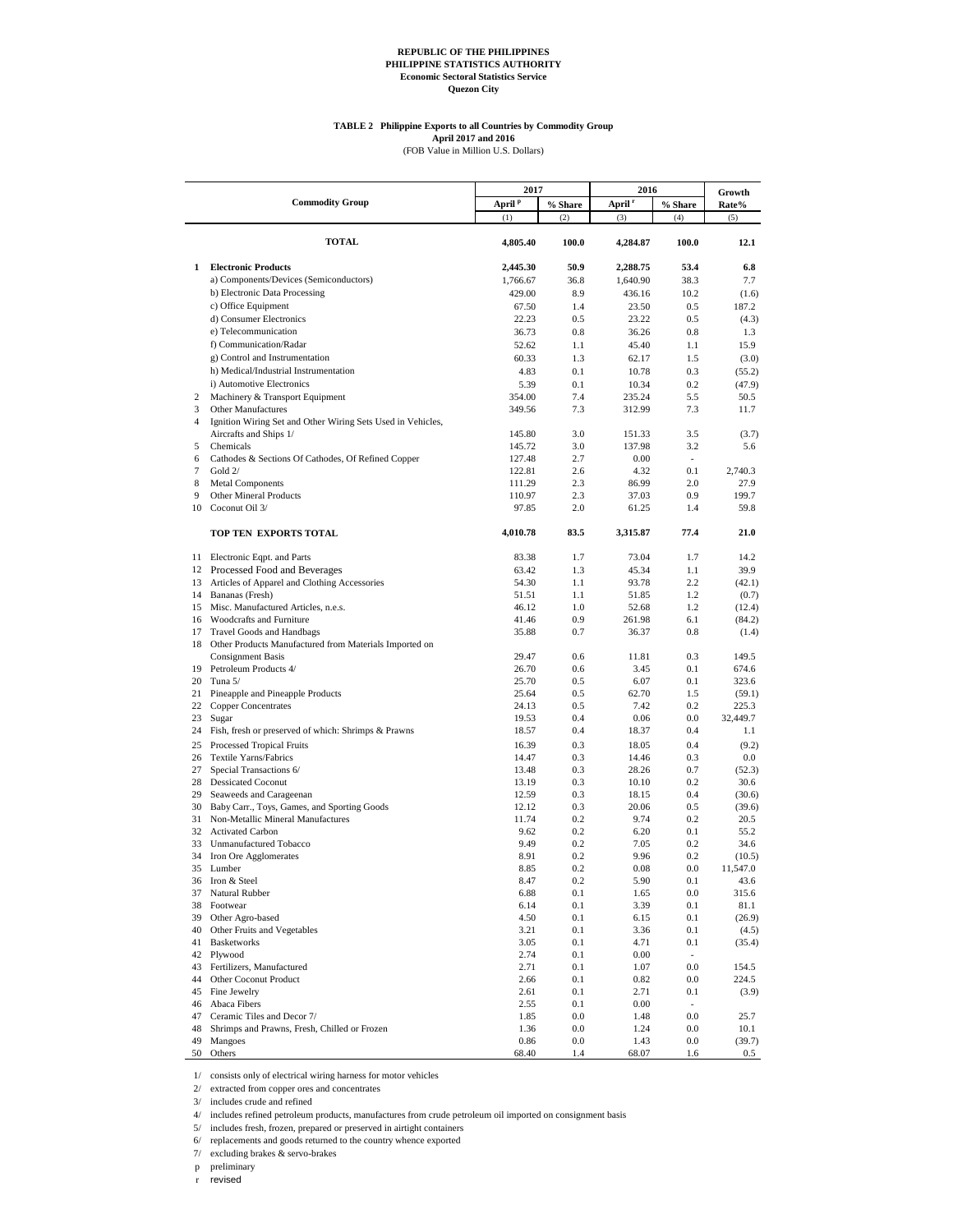#### **TABLE 2a Philippine Exports to all Countries by Commodity Group**

(FOB Value in U.S. Dollars) **January to April 2017 and 2016**

**2017 2016 Growth Jan-Apr <sup>p</sup> Jan-Apr <sup>r</sup> Rate %** (1)  $(2)$   $(3)$ **Total 20,323,409,301 17,632,296,659 15.3 1 Electronic Products 10,097,541,700 9,047,048,655 11.6 a**) **Components/Devices (Semiconductors) 11.6 11.6 11.6 11.6 11.6 11.6 11.6 11.6 11.6 11.6 11.6 11.6 11.6 11.6 11.6 11.6** a) Components/Devices (Semiconductors) 7,145,927,200 6,510,902,474 9.8 b) Electronic Data Processing 1,886,560,453 1,639,110,525 15.1 c) Office Equipment 241,881,812 91,842,184 163.4<br>d) Consumer Electronics 114,174,443 94,887,116 20.3 d) Consumer Electronics 114,174,443 94,887,116 20.3 e) Telecommunication 158,784,460 247,276,517 (35.8) f) Communication/Radar 246,416,342 148,512,315 65.9 g) Control and Instrumentation 253,835,856 206,665,266 22.8 h) Medical/Industrial Instrumentation 19,975,867 40,029,084 (50.1)<br>
i) Automotive Electronics 29,985,267 67,823,174 (55.8) i) Automotive Electronics<br>
29,985,267 67,823,174<br>
2.91,410,187,556 1,051,939,935<br>
2.91,410,187,556 1,051,939,935 2 Machinery & Transport Equipment 1,410,187,556 1,051,939,935 34.1<br>3 Other Manufactures 1,542,345,381 1,440,610,405 35.2 3 Other Manufactures 1,542,345,381 1,140,610,405 35.2 4 Ignition Wiring Set and Other Wiring Sets Used in Vehicles, Aircrafts and Ships 1/ 676,367,558 687,653,853 (1.6) 5 Chemicals 616,662,096 507,392,618 21.5 6 Cathodes & Sections Of Cathodes, Of Refined Copper 360,975,401 34,851,520 935.8<br>7 Gold 2/ 415,077,284 148,833,981 178.9 7 Gold 2/ 415,077,284 148,833,981 178.9 8 Metal Components 478,921,842 344,826,200 38.9 9 Other Mineral Products 357,483,936 195,389,674 83.0<br>
10 Coconut Oil 3/ 357,589,674 587,730,531 251,671,263 133.5 10 Coconut Oil 3/ 587,730,531 251,671,263 133.5 11 Electronic Eqpt. and Parts 403,686,989 267,304,283 51.0 12 Processed Food and Beverages 255,641,283 208,051,286 22.9 13 Articles of Apparel and Clothing Accessories 550,524,018 377,582,882 45.8 14 Bananas (Fresh) 160,924,190 191,510,534 (16.0)<br>15 Misc. Manufactured Articles, n.e.s. 179,753,292 12.1 15 Misc. Manufactured Articles, n.e.s. 191,380,358 16 Woodcrafts and Furniture 318,230,530 16 Woodcrafts and Furniture 318,230,530 1,083,396,606 (70.6) 17 Travel Goods and Handbags 153,724,169 141,012,376 9.0 18 Other Products Manufactured from Materials Imported on Consignment Basis 71,046,017 108,957,443 (34.8) 19 Petroleum Products 4/ 77,005,660 71,672,023 7.4<br>
20 Tuna 5/ 117,990,573 58,238,200 102.6 20 Tuna 5/ 117,990,573 58,238,200 102.6 21 Pineapple and Pineapple Products 157,875,248 247,963,456 (36.3) 22 Copper Concentrates 78,826,129 158,560,408 (50.3) 23 Sugar (53.3) 44,987,447 96,299,493 (53.3) 24 Fish, fresh or preserved of which: Shrimps & Prawns 86,605,176 92,338,002 (6.2) 25 Processed Tropical Fruits 74,977,198 75,794,479 (1.1) 26 Textile Yarns/Fabrics 66,439,159 58,559,026 13.5 27 Special Transactions 6/ 93,920,742 120,846,022 (22.3) 28 Dessicated Coconut 64,579,849 38,227,259 68.9<br>29 Seaweeds and Carageenan and S5,981,203 66,981,653 (16.4) 29 Seaweeds and Carageenan 55,981,203 66,981,653 (16.4)<br>30 Baby Carr., Toys, Games, and Sporting Goods 61,076,388 60,103,626 1.6 30 Baby Carr., Toys, Games, and Sporting Goods 61,076,388 60,103,626 1.6 31 Non-Metallic Mineral Manufactures 43,747,447 51,810,202 (15.6)<br>32 Activated Carbon 34 Activated Carbon 34 Ass 374 37 992 549 24 A 32 Activated Carbon 34,835,724 27,992,549 24.4 33 Unmanufactured Tobacco 30,451,491 23,571,925 29.2 34 Iron Ore Agglomerates 8,906,385 33,907,766 (73.7)<br>35 Lumber 23.247.552 7.487.545 210.5 35 Lumber 23,247,552 7,487,545 210.5 36 Iron & Steel 41,004,415 42,869,433 (4.4) 37 Natural Rubber 41,431,627 8,702,885 376.1 38 Footwear 21,729,522 12,641,424 71.9 39 Other Agro-based 15,347,037 17,432,857 (12.0)<br>40 Other Fruits and Vegetables 13.168.198 11.442,053 15.1 40 Other Fruits and Vegetables 13,168,198 11,442,053 15.1 41 Basketworks 17,581,924 18,744,741 (6.2) 42 Plywood 8,160,588 270,422 2,917.7 43 Fertilizers, Manufactured 8,591,691 3,240,691 165.1 44 Other Coconut Product 8,315,231 7,574,509 9.8 45 Fine Jewelry 6.6 and the state of the state of the state of the state of the state of the state of the state of the state of the state of the state of the state of the state of the state of the state of the state of the 46 Abaca Fibers 6,499,718 4,020,093 61.7 47 Ceramic Tiles and Decor 7/ 9,867,568 7,239,882 36.3 48 Shrimps and Prawns, Fresh, Chilled or Frozen 8,189,243 4,961,359 65.1 49 Mangoes 3,631,837 35.2 50 Others 339,753,735 231,369,607 46.8 **Commodity Group**

1/ consists only of electrical wiring harness for motor vehicles

2/ extracted from copper ores and concentrates

3/ includes crude and refined

4/ includes refined petroleum products, manufactures from crude petroleum oil imported on consignment basis

5/ includes fresh, frozen, prepared or preserved in airtight containers

6/ replacements and goods returned to the country whence exported

7/ excluding brakes & servo-brakes

p preliminary

revised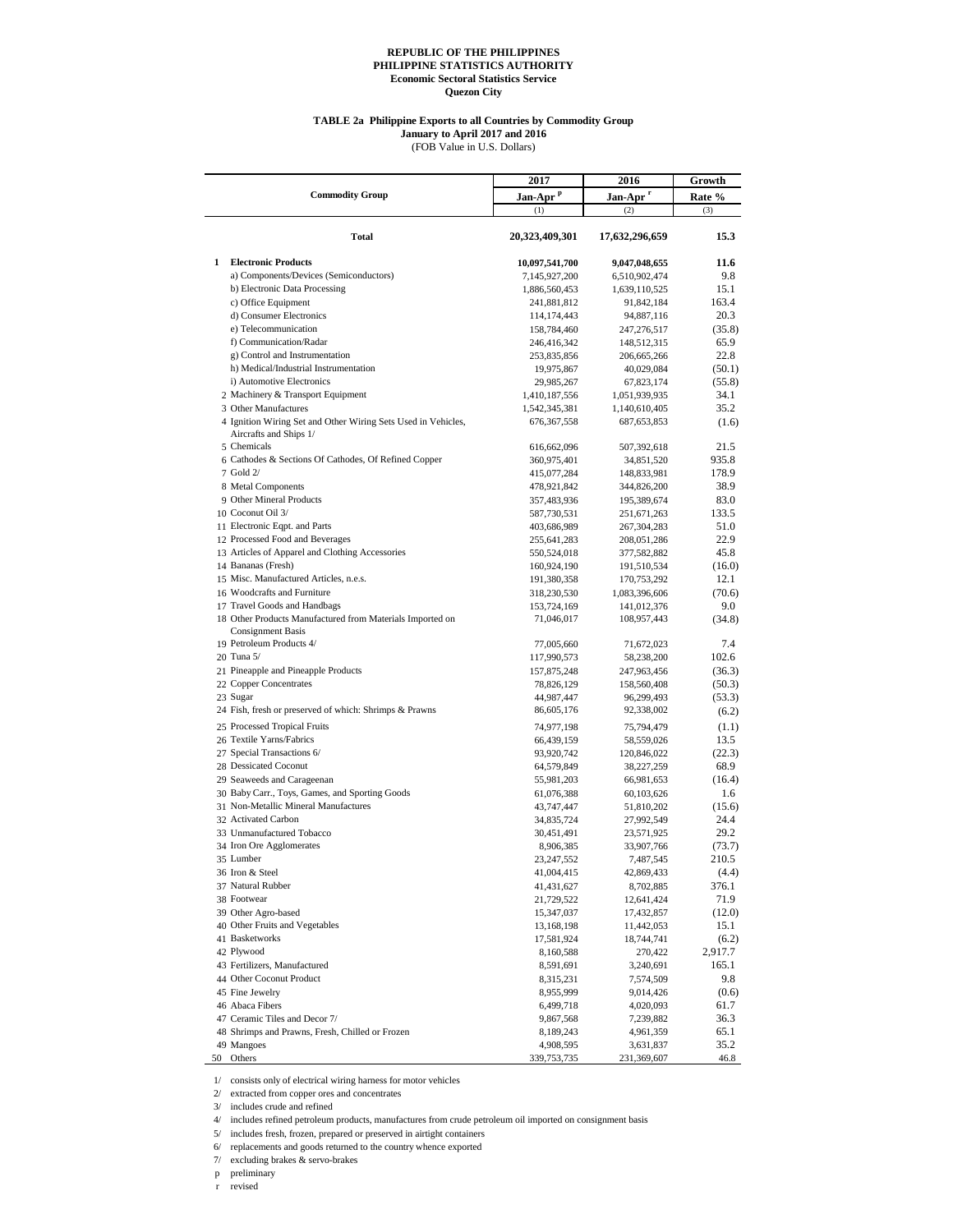#### **TABLE 3 Philippine Imports from all Countries by Commodity Group**

**April 2017 and 2016**

(FOB Value in Million U.S.Dollars)

|                     |                                                                                                                        |                    | 2017        | 2016               |                                     |                 |
|---------------------|------------------------------------------------------------------------------------------------------------------------|--------------------|-------------|--------------------|-------------------------------------|-----------------|
|                     | <b>Commodity Group</b>                                                                                                 | April <sup>p</sup> | % Share     | April <sup>r</sup> | % Share                             | Growth<br>Rate% |
|                     |                                                                                                                        | (1)                | (2)         | (3)                | (4)                                 | (5)             |
|                     | <b>TOTAL</b>                                                                                                           | 6,857.45           | 100.0       | 6,864.59           | 100.0                               | (0.1)           |
| 1                   | <b>Electronic Products 1/</b>                                                                                          | 1,809.38           | 26.4        | 1,812.15           | 26.4                                | (0.2)           |
|                     | a) Components/Devices (Semiconductors)                                                                                 | 1,253.27           | 18.3        | 1,162.85           | 16.9                                | 7.8             |
|                     | b) Electronic Data Processing                                                                                          | 227.65             | 3.3         | 182.77             | 2.7                                 | 24.6            |
|                     | c) Office Equipment                                                                                                    | 9.13               | 0.1         | 13.24              | 0.2                                 | (31.1)          |
|                     | d) Consumer Electronics                                                                                                | 62.72              | 0.9         | 65.55              | 1.0                                 | (4.3)           |
|                     | e) Telecommunication                                                                                                   | 94.72              | 1.4         | 227.02             | 3.3                                 | (58.3)          |
|                     | f) Communication/Radar                                                                                                 | 100.52             | 1.5         | 96.68              | 1.4                                 | 4.0             |
|                     | g) Control and Instrumentation                                                                                         | 41.32              | 0.6         | 46.40              | 0.7                                 | (10.9)          |
|                     | h) Medical/Industrial Instrumentation                                                                                  | 17.39              | 0.3         | 15.72              | 0.2                                 | 10.6            |
|                     | i) Automotive Electronics                                                                                              | 2.66               | 0.0         | 1.92               | 0.0                                 | 38.3            |
| 2                   | Mineral Fuels, Lubricants and Related Materials                                                                        | 727.48             | 10.6        | 742.36             | 10.8                                | (2.0)           |
| 3<br>$\overline{4}$ | <b>Transport Equipment</b>                                                                                             | 714.00             | 10.4<br>6.9 | 697.30<br>496.38   | 10.2<br>7.2                         | 2.4             |
| 5                   | Industrial Machinery and Equipment<br>Iron and Steel                                                                   | 471.08<br>344.35   | 5.0         | 269.38             | 3.9                                 | (5.1)<br>27.8   |
| 6                   | Metalliferous Ores and Metal Scrap                                                                                     | 210.18             | 3.1         | 5.75               | 0.1                                 | 3,554.8         |
| $\tau$              | Other Food & Live Animals                                                                                              | 206.81             | 3.0         | 273.32             | 4.0                                 | (24.3)          |
| 8                   | Miscellaneous Manufactured Articles                                                                                    | 175.31             | 2.6         | 199.99             | 2.9                                 | (12.3)          |
| 9                   | Telecommunication Equipment and Electrical Machinery 2/                                                                | 169.84             | 2.5         | 176.80             | 2.6                                 | (3.9)           |
| 10                  | Plastics in Primary and Non-Primary Forms                                                                              | 158.24             | 2.3         | 180.14             | 2.6                                 | (12.2)          |
|                     | TOP TEN IMPORTS TOTAL                                                                                                  | 4,986.67           | 72.7        | 4,853.57           | 70.7                                | 2.7             |
| 11                  | Organic and Inorganic Chemicals                                                                                        | 130.13             | 1.9         | 141.70             | 2.1                                 | (8.2)           |
|                     | 12 Cereals and Cereal Preparations                                                                                     | 127.35             | 1.9         | 159.61             | 2.3                                 | (20.2)          |
| 13                  | <b>Metal Products</b>                                                                                                  | 126.08             | 1.8         | 114.38             | 1.7                                 | 10.2            |
|                     | 14 Medicinal and Pharmaceutical Products                                                                               | 114.07             | 1.7         | 120.21             | 1.8                                 | (5.1)           |
|                     | 15 Power Generating and Specialized Machinery                                                                          | 105.71             | 1.5         | 137.57             | 2.0                                 | (23.2)          |
| 17                  | 16 Chemical Materials and Products, n.e.s.<br>Non-Metallic Mineral Manufactures                                        | 103.12<br>99.72    | 1.5<br>1.5  | 106.31<br>102.55   | 1.5<br>1.5                          | (3.0)<br>(2.8)  |
| 18                  | Feeding Stuff For Animals (Not Including Unmilled Cereals)                                                             | 94.46              | 1.4         | 90.31              | 1.3                                 | 4.6             |
|                     | 19 Professional, Scientific and Controlling Instruments;<br>Photographic and Optical Goods, n.e.s.; Watches and Clocks | 90.65              | 1.3         | 87.31              | 1.3                                 | 3.8             |
|                     | 20 Paper and Paper Products                                                                                            | 84.00              | 1.2         | 91.16              | 1.3                                 | (7.9)           |
| 21                  | Non-Ferrous Metal                                                                                                      | 83.82              | 1.2         | 80.20              | 1.2                                 | 4.5             |
|                     | 22 Textile Yarn, Fabrics, Made-Up Articles and Related Products<br>3/                                                  | 82.92              | 1.2         | 96.81              | 1.4                                 | (14.3)          |
| 23                  | Other chemicals                                                                                                        | 75.31              | 1.1         | 80.60              | 1.2                                 | (6.6)           |
| 24                  | Animal & Vegetable Oils & Fats                                                                                         | 72.67              | 1.1         | 75.96              | 1.1                                 | (4.3)           |
| 25                  | Dairy Products                                                                                                         | 60.66              | 0.9         | 68.28              | 1.0                                 | (11.2)          |
|                     | 26 Fruits and Vegetables                                                                                               | 54.54              | 0.8         | 64.73              | 0.9                                 | (15.7)          |
| 27                  | Other Crude Materials, inedible                                                                                        | 53.62              | 0.8         | 47.88              | 0.7                                 | 12.0            |
| 28                  | Other Manufactured Goods                                                                                               | 51.03              | 0.7         | 49.60              | 0.7                                 | 2.9             |
| 29                  | Rubber Manufacture                                                                                                     | 37.79              | 0.6         | 39.58              | 0.6                                 | (4.5)           |
|                     | 30 Fertilizers, Manufactured                                                                                           | 33.82              | 0.5         | 39.61              | 0.6                                 | (14.6)          |
| 31<br>32            | Articles of Apparel, accessories<br>Dyeing, Tanning and Coloring Materials                                             | 31.73<br>30.16     | 0.5<br>0.4  | 28.99<br>33.88     | 0.4<br>0.5                          | 9.5<br>(11.0)   |
| 33                  | Home Appliances                                                                                                        | 27.81              | 0.4         | 25.66              | 0.4                                 | 8.4             |
| 34                  | Fish & Fish Preparations                                                                                               | 25.95              | 0.4         | 20.81              | 0.3                                 | 24.7            |
| 35                  | Beverages and Tobacco Manufactures                                                                                     | 17.98              | 0.3         | 22.06              | 0.3                                 | (18.5)          |
| 36                  | Tobacco, unmanufactured                                                                                                | 12.27              | 0.2         | 14.24              | 0.2                                 | (13.9)          |
| 37                  | Corn                                                                                                                   | 6.34               | 0.1         | 16.87              | 0.2                                 | (62.4)          |
| 38                  | Pulp & Waste Paper                                                                                                     | 6.10               | 0.1         | 7.88               | 0.1                                 | (22.5)          |
| 39                  | Textiles Fiber & Their Waste                                                                                           | 5.64               | 0.1         | 10.07              | 0.1                                 | (44.0)          |
| 40                  | Articles of Temporarily Imported & Exported                                                                            | 3.39               | 0.0         | 4.60               | 0.1                                 | (26.3)          |
| 41                  | Other Special Transactions                                                                                             | 2.30               | 0.0         | 5.91               | 0.1                                 | (61.0)          |
| 42                  | Office and EDP Machines                                                                                                | 0.62               | 0.0         | 0.93               | $0.0\,$                             | (33.5)          |
| 43                  | <b>Chemical Compounds</b>                                                                                              | 0.18               | 0.0         | 0.04               | $0.0\,$                             | 382.7           |
| 44<br>45            | <b>Artificial Resins</b><br>Iron Ore, not agglomerated                                                                 | 0.08<br>0.00       | 0.0<br>÷,   | 0.06<br>0.00       | $0.0\,$<br>$\overline{\phantom{a}}$ | 33.5<br>i,      |
| 46                  | Other Mineral Fuels & Lubricant                                                                                        | 0.00               | ä,          | 0.00               | $\overline{\phantom{a}}$            |                 |
|                     | 47 Others                                                                                                              | 18.75              | 0.3         | 24.67              | 0.4                                 | (24.0)          |

1/ includes consigned and direct importation using the expanded coverage of electronic products

2/ includes telecommunications and sound recording and reproducing apparatus and equipment

3/ includes on consignment and not on consignment

p preliminary

r revised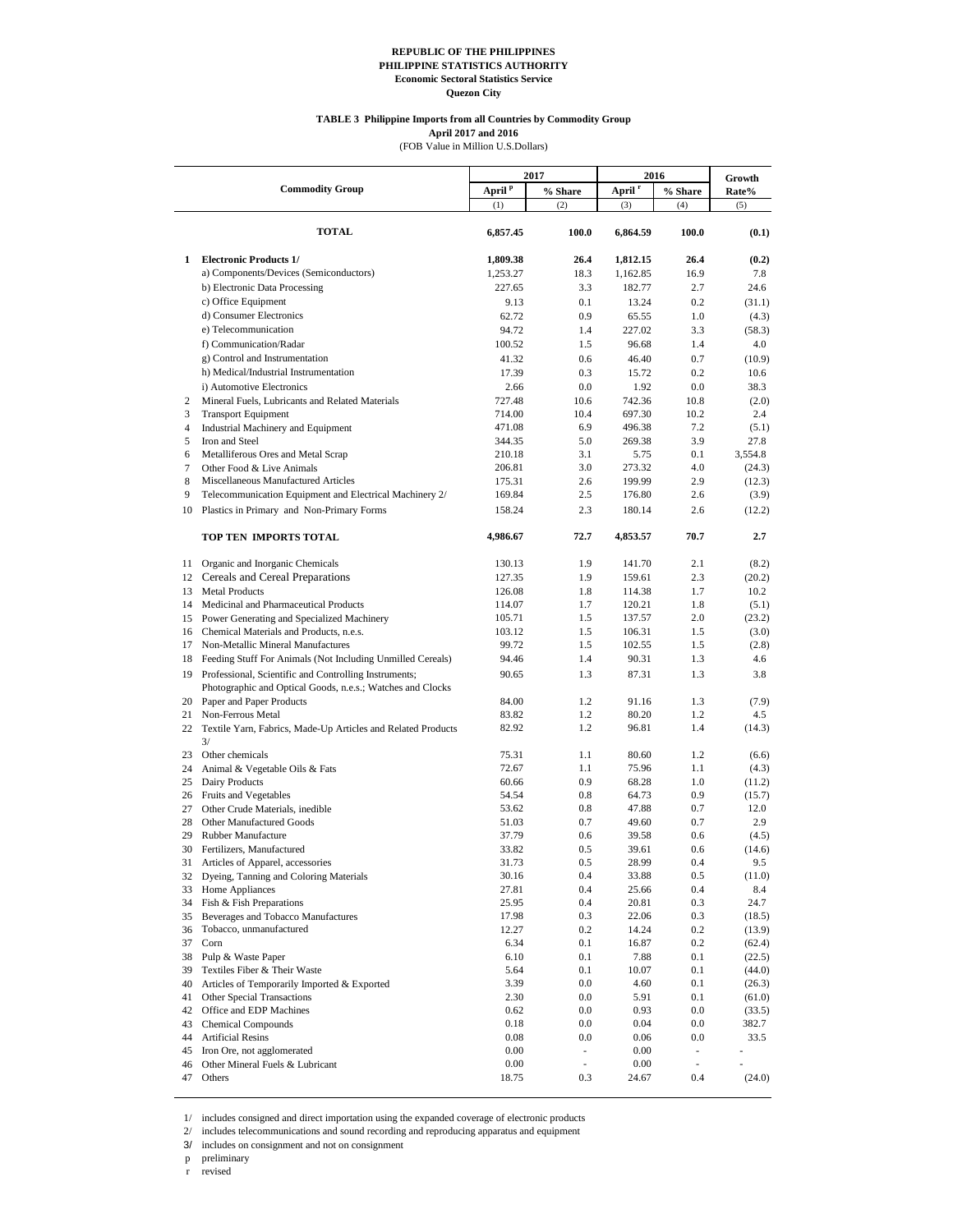#### **TABLE 3a Philippine Imports from all Countries by Commodity Group January to April 2017 and 2016**

(FOB Value in U.S. Dollars)

|                                                                                             | 2017                       | 2016                         | Growth         |
|---------------------------------------------------------------------------------------------|----------------------------|------------------------------|----------------|
| <b>Commodity Group</b>                                                                      | Jan-Apr <sup>p</sup>       | Jan-Apr <sup>r</sup>         | Rate %         |
|                                                                                             | (1)                        | (2)                          | (3)            |
| Total                                                                                       | 28,910,390,600             | 26,019,721,205               | 11.1           |
| 1 Electronic Products 1/                                                                    | 7,442,082,053              | 7,449,953,910                | (0.1)          |
| a) Components/Devices (Semiconductors)                                                      | 5,173,202,164              | 4,945,706,632                | 4.6            |
| b) Electronic Data Processing                                                               | 934,039,582                | 846,667,693                  | 10.3           |
| c) Office Equipment                                                                         | 55,108,557                 | 55,807,503                   | (1.3)          |
| d) Consumer Electronics                                                                     | 288,627,220                | 260,619,737                  | 10.7           |
| e) Telecommunication                                                                        | 363,966,208                | 753,902,402                  | (51.7)         |
| f) Communication/Radar                                                                      | 402,572,475                | 367,648,858                  | 9.5            |
| g) Control and Instrumentation                                                              | 149,560,081                | 145,906,776                  | 2.5            |
| h) Medical/Industrial Instrumentation<br>i) Automotive Electronics                          | 64,506,490<br>10,499,276   | 66,623,521<br>7,070,788      | (3.2)<br>48.5  |
| 2 Mineral Fuels, Lubricants and Related Materials                                           | 3,436,080,760              | 2,470,821,227                | 39.1           |
| 3 Transport Equipment                                                                       | 2,825,316,944              | 2,631,872,654                | 7.4            |
| 4 Industrial Machinery and Equipment                                                        | 1,892,541,334              | 1,838,431,970                | 2.9            |
| 5 Iron and Steel                                                                            | 1,373,761,880              | 895,568,156                  | 53.4           |
| 6 Metalliferous Ores and Metal Scrap                                                        | 530,252,313                | 57,525,790                   | 821.8          |
| 7 Other Food & Live Animals                                                                 | 921,685,139                | 1,007,868,082                | (8.6)          |
| 8 Miscellaneous Manufactured Articles                                                       | 784,737,564                | 719,530,933                  | 9.1            |
| 9 Telecommunication Equipment and Electrical<br>Machinery 2/                                | 772,592,640                | 714,168,440                  | 8.2            |
| 10 Plastics in Primary and Non-Primary Forms                                                | 742,458,687                | 663,180,261                  | 12.0           |
| 11 Organic and Inorganic Chemicals                                                          | 511,609,354                | 510,719,673                  | 0.2            |
| 12 Cereals and Cereal Preparations                                                          | 662,592,262                | 579,183,023                  | 14.4           |
| 13 Metal Products                                                                           | 520,044,912                | 493,254,508                  | 5.4            |
| 14 Medicinal and Pharmaceutical Products                                                    | 506,725,550                | 494,636,909                  | 2.4            |
| 15 Power Generating and Specialized Machinery                                               | 503,370,350                | 445,827,078                  | 12.9           |
| 16 Chemical Materials and Products, n.e.s.                                                  | 399,938,483                | 396,933,158                  | 0.8<br>5.6     |
| 17 Non-Metallic Mineral Manufactures<br>18 Feeding Stuff For Animals (Not Including         | 388,006,254                | 367,385,561                  |                |
| <b>Unmilled Cereals</b> )                                                                   |                            |                              |                |
|                                                                                             | 375,185,858                | 417,645,365                  | (10.2)         |
| 19 Professional, Scientific and Controlling<br>Instruments; Photographic and Optical Goods, | 376,339,998                | 294, 141, 057                | 27.9           |
| n.e.s.; Watches and Clocks                                                                  |                            |                              |                |
| 20 Paper and Paper Products<br>21 Non-Ferrous Metal                                         | 361,071,395<br>379,885,780 | 338,865,079<br>304,094,641   | 6.6<br>24.9    |
| 22 Textile Yarn, Fabrics, Made-Up Articles and                                              | 367, 375, 468              | 355,002,968                  | 3.5            |
| Related Products 3/                                                                         |                            |                              |                |
| 23 Other chemicals                                                                          | 337,042,444                | 318,434,339                  | 5.8            |
| 24 Animal & Vegetable Oils & Fats                                                           | 320,635,354                | 258,182,774                  | 24.2<br>6.4    |
| 25 Dairy Products<br>26 Fruits and Vegetables                                               | 290,170,060<br>226,618,613 | 272,678,305<br>230, 213, 342 | (1.6)          |
| 27 Other Crude Materials, inedible                                                          | 210,084,808                | 175,912,346                  | 19.4           |
| 28 Other Manufactured Goods                                                                 | 200,173,679                | 177,977,362                  | 12.5           |
| 29 Rubber Manufacture                                                                       | 174,004,528                | 152,300,231                  | 14.3           |
| 30 Fertilizers, Manufactured                                                                | 187, 137, 087              | 155,761,160                  | 20.1           |
| 31 Articles of Apparel, accessories                                                         | 140,267,680                | 126, 125, 351                | 11.2           |
| 32 Dyeing, Tanning and Coloring Materials                                                   | 138,442,257                | 129, 155, 593                | 7.2            |
| 33 Home Appliances                                                                          | 114,007,964                | 94,601,747                   | 20.5           |
| 34 Fish & Fish Preparations                                                                 | 158,272,522                | 110,312,399                  | 43.5           |
| 35 Beverages and Tobacco Manufactures                                                       | 78,856,564                 | 74,353,425                   | 6.1            |
| 36 Tobacco, unmanufactured                                                                  | 50,087,927                 | 50,557,820                   | (0.9)          |
| 37 Corn                                                                                     | 32,781,975                 | 51,951,860                   | (36.9)         |
| 38 Pulp & Waste Paper                                                                       | 21,865,012                 | 29,527,938                   | (26.0)         |
| 39 Textiles Fiber & Their Waste                                                             | 43,206,896                 | 35,286,507                   | 22.4           |
| 40 Articles of Temporarily Imported & Exported                                              | 13,509,830                 | 21,749,587                   | (37.9)         |
| 41 Other Special Transactions<br>42 Office and EDP Machines                                 | 12,964,336                 | 20,670,807                   | (37.3)         |
| 43 Chemical Compounds                                                                       | 4,589,558<br>650,005       | 4,827,030<br>155,481         | (4.9)<br>318.1 |
| 44 Artificial Resins                                                                        | 775,123                    | 497,023                      | 56.0           |
| 45 Iron Ore, not agglomerated                                                               |                            |                              |                |
| 46 Other Mineral Fuels & Lubricant                                                          | ä,                         | ä,                           |                |
| 47 Others                                                                                   | 80,591,400                 | 81,878,335                   | (1.6)          |

 $1/\;$  includes consigned and direct importation using the expanded coverage of electronic products

2/ includes telecommunications and sound recording and reproducing apparatus and equipment

3/ includes on consignment and not on consignment

p preliminary

r revised

Note: Growth rates were computed from actual values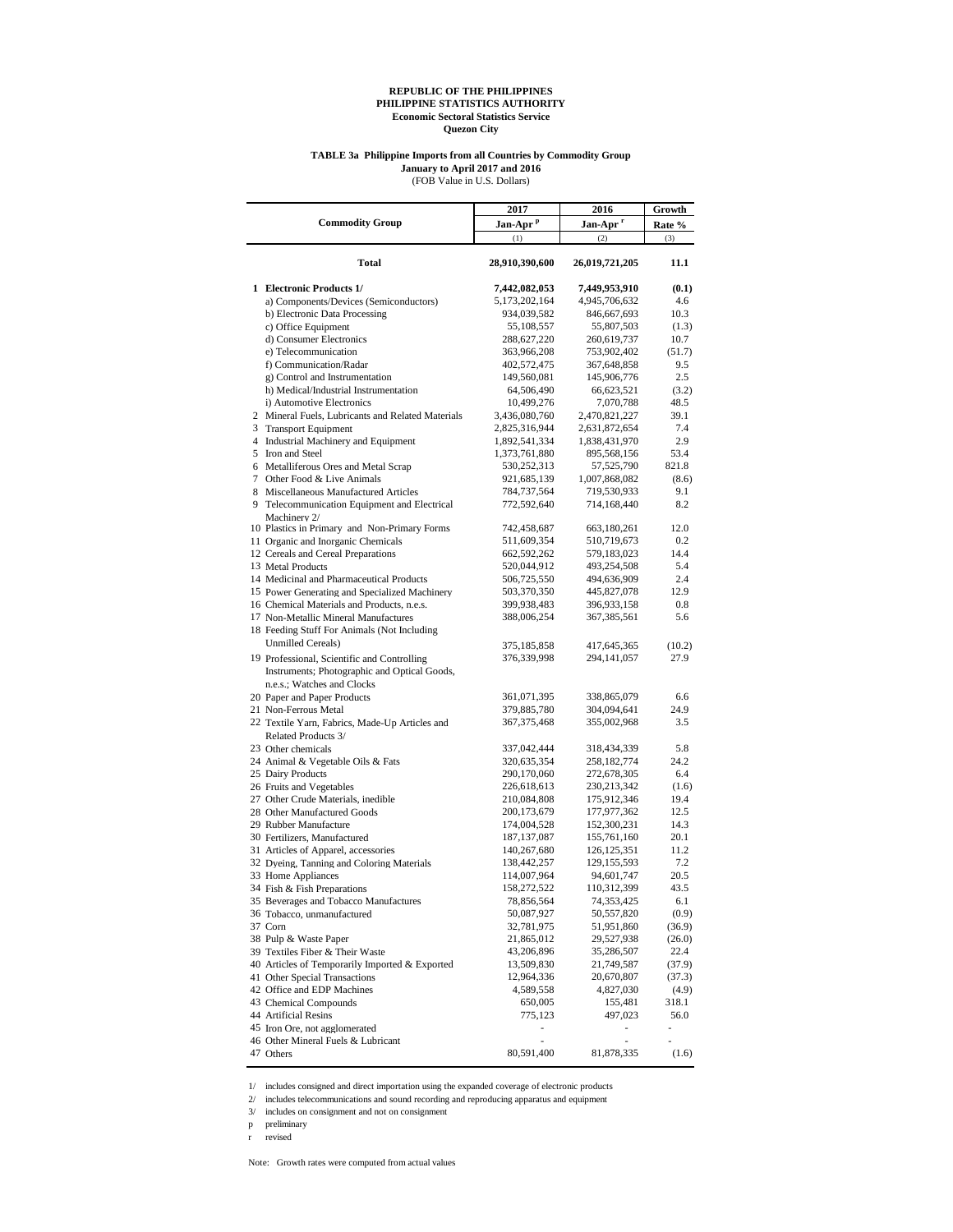#### **TABLE 4 Philippine Exports by Major Type of Goods**

April 2017 and 2016<br>(FOB in Thousand U.S. Dollars)

|                                                       | 2017               |                       | 2016               |                          | Growth            |
|-------------------------------------------------------|--------------------|-----------------------|--------------------|--------------------------|-------------------|
| <b>Major Type of Goods</b>                            | April <sup>p</sup> | % Share               | April <sup>r</sup> | % Share                  | Rate%             |
|                                                       | (1)                | (2)                   | (3)                | (4)                      | (5)               |
| <b>Total Exports</b>                                  | 4,805,402          | 100.0                 | 4,284,875          | 100.0                    | 12.1              |
| <b>Total Agro-Based Products</b>                      | 285,431            | 5.9                   | 256,135            | 6.0                      | 11.4              |
| <b>Agro-Based Products</b>                            | 221,110            | 4.6                   | 201,815            | 4.7                      | 9.6               |
| <b>Coconut Products</b>                               | 113,757            | 2.4                   | 75,236             | 1.8                      | 51.2              |
| Copra                                                 | 54                 | 0.0                   | 0                  | $\overline{\phantom{a}}$ | $\sim$            |
| Coconut Oil                                           | 97,853             | 2.0                   | 61,246             | 1.4                      | 59.8              |
| <b>Desiccated Coconut</b><br>Copra Meal/Cake          | 13,187<br>0        | 0.3<br>$\sim$         | 10,097<br>3,074    | 0.2<br>0.1               | 30.6<br>(100.0)   |
| Others                                                | 2,663              | 0.1                   | 819                | 0.0                      | 224.9             |
| <b>Sugar and Products</b>                             | 19,785             | 0.4                   | 625                | 0.0                      | 3,064.0           |
| Centrifugal and Refined                               | 19,530             | 0.4                   | 60                 | 0.0                      | 32,449.7          |
| Molasses                                              | 0                  | $\sim$                | $\mathbf{0}$       | $\sim$                   |                   |
| Others                                                | 255                | 0.0                   | 565                | 0.0                      | (54.9)            |
| <b>Fruits and Vegetables</b>                          | 87,569             | 1.8                   | 125,954            | 2.9                      | (30.5)            |
| Canned Pineapple                                      | 6,871              | 0.1                   | 35,908             | 0.8                      | (80.9)            |
| Pineapple Juice<br><b>Pineapple Concentrates</b>      | 3<br>5,826         | 0.0<br>0.1            | 5,118<br>1,660     | 0.1<br>0.0               | (99.9)<br>251.1   |
| <b>Bananas</b>                                        | 51,507             | 1.1                   | 51,852             | 1.2                      | (0.7)             |
| Mangoes                                               | 859                | 0.0                   | 1,425              | 0.0                      | (39.7)            |
| Others                                                | 22,502             | 0.5                   | 29,992             | 0.7                      | (25.0)            |
| <b>Other Agro-Based Products</b>                      | 64,321             | 1.3                   | 54,320             | 1.3                      | 18.4              |
| Fish, Fresh or Preserved Of Which: Shrimps            |                    |                       |                    |                          |                   |
| and Prawns                                            | 28,570             | 0.6                   | 21,281             | 0.5                      | 34.3              |
| Coffee, Raw, not Roasted                              | $\boldsymbol{0}$   | $\overline{a}$        | 34                 | 0.0                      | (100.0)           |
| Abaca Fibers                                          | 2,548              | 0.1                   | $\mathbf{0}$       | $\sim$                   | $\sim$            |
| Tobacco Unmanufactured                                | 9,491              | 0.2                   | 7,051              | 0.2                      | 34.6              |
| Natural Rubber                                        | 6,875              | 0.1                   | 1,654              | 0.0                      | 315.6             |
| Ramie Fibers, Raw or Roasted                          | $\boldsymbol{0}$   | $\overline{a}$        | 0                  | $\overline{a}$           |                   |
| Seaweeds, Dried                                       | 358                | 0.0<br>$\overline{a}$ | 358                | 0.0<br>$\overline{a}$    | 0.2               |
| Rice<br>Others                                        | 0<br>16,478        | 0.3                   | 0<br>23.941        | 0.6                      | (31.2)            |
| <b>Forest Products</b>                                | 12,294             | 0.3                   | 76                 | 0.0                      | 16,076.2          |
| Logs                                                  |                    | ٠                     | 0                  | ٠                        |                   |
| Lumber                                                | 8,852              | 0.2                   | 76                 | 0.0                      | 11,547.0          |
| Plywood                                               | 2,736              | 0.1                   | $\boldsymbol{0}$   | ٠                        |                   |
| Veneer Sheets/Corestocks                              | 0                  |                       | 0                  |                          |                   |
| Others                                                | 706                | 0.0                   | $\mathbf{0}$       |                          |                   |
| <b>Mineral Products</b>                               | 394,298            | 8.2                   | 58,765             | 1.4                      | 571.0             |
| <b>Copper Concentrates</b>                            | 24,134             | 0.5                   | 7,414              | 0.2                      | 225.5             |
| Copper Metal                                          | 127,479            | 2.7                   | 5                  | 0.0                      | 2,655,706.0       |
| Gold                                                  | 16,503<br>8,906    | 0.3<br>0.2            | 2,184<br>9,956     | 0.1<br>0.2               | 655.6             |
| Iron Ore Agglomerates<br>Chromium Ore                 | $\mathbf{0}$       | $\overline{a}$        | 36                 | 0.0                      | (10.5)<br>(100.0) |
| Nickel                                                | $\mathbf{0}$       |                       | $\mathbf{0}$       |                          |                   |
| Others                                                | 217,276            | 4.5                   | 39,170             | 0.9                      | 454.7             |
| <b>Petroleum Products</b>                             | 26,704             | 0.6                   | 3.447              | 0.1                      | 674.6             |
| <b>Manufactured Goods</b>                             | 4,005,818          | 83.4                  | 3,875,059          | 90.4                     | 3.4               |
| <b>Electronic Products</b>                            | 2,445,302          | 50.9                  | 2,288,748          | 53.4                     | 6.8               |
| Components/Devices (Semiconductors)                   | 1,766,665          | 36.8                  | 1,640,903          | 38.3                     | 7.7               |
| <b>Electronic Data Processing</b>                     | 429,003            | 8.9                   | 436,163            | 10.2                     | (1.6)             |
| Office Equipment<br><b>Consumer Electronics</b>       | 67,503<br>22,231   | 1.4<br>0.5            | 23,505<br>23,223   | 0.5<br>0.5               | 187.2<br>(4.3)    |
| Telecommunication                                     | 36,725             | 0.8                   | 36,261             | 0.8                      | 1.3               |
| Communication/Radar                                   | 52,619             | 1.1                   | 45,397             | 1.1                      | 15.9              |
| Control and Instrumentation                           | 60,334             | 1.3                   | 62,172             | 1.5                      | (3.0)             |
| Medical/Industrial Instrumentation                    | 4,828              | 0.1                   | 10,781             | 0.3                      | (55.2)            |
| <b>Automotive Electronics</b>                         | 5,393              | 0.1                   | 10,343             | 0.2                      | (47.9)            |
| Other Electronics                                     | 229,181            | 4.8                   | 224,481            | 5.2                      | 2.1               |
| Garments                                              | 54,301             | $1.1\,$               | 93,784             | $2.2\,$                  | (42.1)            |
| Textile Yarns/Fabrics                                 | 14,479             | 0.3                   | 14,503             | 0.3                      | (0.2)             |
| Footwear                                              | 6,137              | 0.1                   | 3,388              | 0.1                      | 81.1              |
| Travel Goods and Handbags<br><b>Wood Manufactures</b> | 35,878             | 0.7                   | 36,372             | 0.8                      | (1.4)             |
| Furniture and Fixtures                                | 16,440<br>24,944   | 0.3<br>0.5            | 243,250<br>18,733  | 5.7<br>0.4               | (93.2)<br>33.2    |
| Chemicals                                             | 158,049            | 3.3                   | 145,239            | 3.4                      | 8.8               |
| Non-Metallic Mineral Manufactures                     | 12,618             | 0.3                   | 11,214             | 0.3                      | 12.5              |
| Machinery and Transport Equipment                     | 464,373            | 9.7                   | 321,624            | 7.5                      | 44.4              |
| Processed food and Beverages                          | 90,765             | 1.9                   | 61,179             | 1.4                      | 48.4              |
| Iron and Steel                                        | 8,665              | 0.2                   | 6,076              | 0.1                      | 42.6              |
| Baby Carr., Toys, Games and sporting goods            | 12,661             | 0.3                   | 21,576             | 0.5                      | (41.3)            |
| Basketwork, Wickerwork and Other Articles of          | 2,983              | 0.1                   | 4,243              | 0.1                      | (29.7)            |
| <b>Plaiting Materials</b>                             |                    |                       |                    |                          |                   |
| Misc.Manufactured Articles, n.e.s.                    | 48,773             | 1.0                   | 55,794             | 1.3                      | (12.6)            |
| Others                                                | 380,268            | 7.9                   | 324,853            | 7.6                      | 17.1              |
| <b>Special Transactions</b>                           | 80,857             | 1.7                   | 91,392             | 2.1                      | (11.5)            |
| <b>Re-Export</b>                                      | 5,291              | 0.1                   | 22,701             | $0.5\,$                  | (76.7)            |

a - no export data<br>
b - less than \$1,000<br>
- no growth rate/no percent share<br>
p - preliminary<br>
r - revised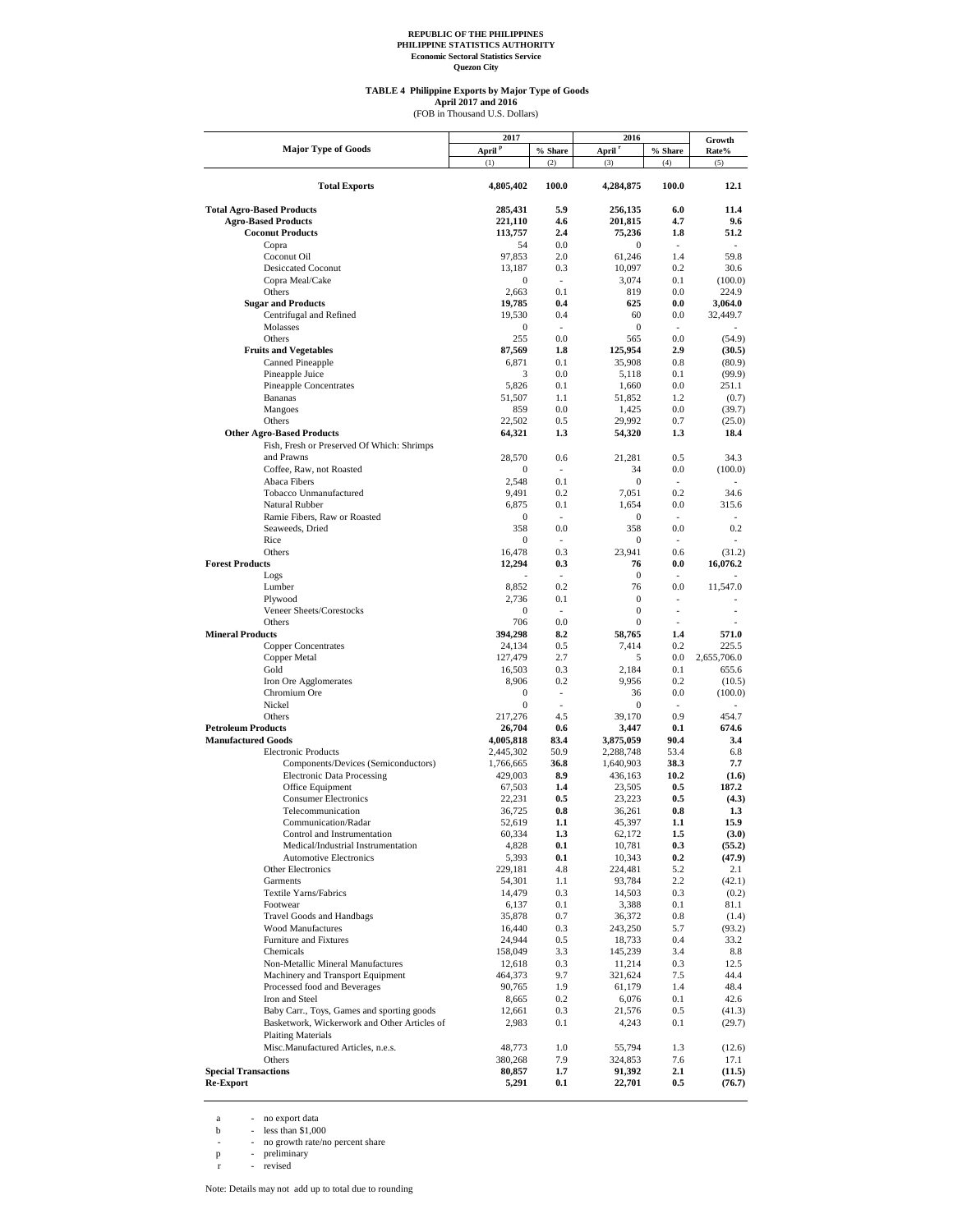#### **TABLE 4a Philippine Exports by Major Type of Goods**

(FOB in Thousand U.S. Dollars) **January to April 2017 and 2016**

|                                                          | 2017                 | 2016                 | Growth           |
|----------------------------------------------------------|----------------------|----------------------|------------------|
| <b>Major Type of Goods</b>                               | Jan-Apr <sup>p</sup> | Jan-Apr <sup>r</sup> | Rate %           |
|                                                          | (1)                  | (2)                  | (3)              |
|                                                          |                      |                      |                  |
| <b>Total Exports</b>                                     | 20,323,409           | 17,632,297           | 15.3             |
|                                                          |                      |                      |                  |
| <b>Total Agro-Based Products</b>                         | 1,343,743            | 1,123,769            | 19.6             |
| <b>Agro-Based Products</b>                               | 1,073,848            | 894,789              | 20.0             |
| <b>Coconut Products</b>                                  | 664,992              | 311,635              | 113.4            |
| Copra                                                    | 54                   | 28                   | 94.6             |
| Coconut Oil                                              | 587,731              | 251,671              | 133.5            |
| <b>Desiccated Coconut</b><br>Copra Meal/Cake             | 64,580               | 38,227               | 68.9             |
| Others                                                   | 4,309<br>8,319       | 14,134<br>7,575      | (69.5)<br>9.8    |
| <b>Sugar and Products</b>                                | 45,975               | 98,385               | (53.3)           |
| Centrifugal and Refined                                  | 44,987               | 96,299               | (53.3)           |
| Molasses                                                 | 0                    | 0                    |                  |
| Others                                                   | 987                  | 2,085                | (52.6)           |
| <b>Fruits and Vegetables</b>                             | 362,880              | 484,770              | (25.1)           |
| Canned Pineapple                                         | 69,982               | 129,815              | (46.1)           |
| Pineapple Juice                                          | 32                   | 40,717               | (99.9)           |
| <b>Pineapple Concentrates</b>                            | 31,353               | 6,872                | 356.3            |
| <b>Bananas</b>                                           | 160,924              | 191,511              | (16.0)           |
| Mangoes                                                  | 4,909                | 3,632                | 35.2             |
| Others                                                   | 95,680               | 112,224              | (14.7)           |
| <b>Other Agro-Based Products</b>                         | 269,896<br>118,473   | 228,979<br>108,252   | 17.9<br>9.4      |
| Fish, Fresh or Preserved Of Which: Shrimps<br>and Prawns |                      |                      |                  |
| Coffee, Raw, not Roasted                                 | 0                    | 34                   | (100.0)          |
| Abaca Fibers                                             | 6,500                | 4,020                | 61.7             |
| Tobacco Unmanufactured                                   | 30,451               | 23,572               | 29.2             |
| Natural Rubber                                           | 41,432               | 8,703                | 376.1            |
| Ramie Fibers, Raw or Roasted                             | 3,813                | 0                    |                  |
| Seaweeds, Dried                                          | 2,596                | 2,235                | 16.1             |
| Rice                                                     | 70                   | 26                   | 171.9            |
| Others                                                   | 66,560               | 82,137               | (19.0)           |
| <b>Forest Products</b>                                   | 34,249               | 7,968                | 329.9            |
| Logs                                                     |                      | $\mathbf{0}$         | $\overline{a}$   |
| Lumber                                                   | 23,248               | 7,488                | 210.5            |
| Plywood                                                  | 8,161                | 270                  | 2,917.7          |
| Veneer Sheets/Corestocks<br>Others                       | 27                   | 0<br>210             |                  |
| <b>Mineral Products</b>                                  | 2,814<br>1,223,410   | 571,595              | 1,240.4<br>114.0 |
| <b>Copper Concentrates</b>                               | 78,704               | 158,556              | (50.4)           |
| Copper Metal                                             | 361,098              | 34,856               | 936.0            |
| Gold                                                     | 63,711               | 2,581                | 2,368.6          |
| Iron Ore Agglomerates                                    | 8,906                | 33,908               | (73.7)           |
| Chromium Ore                                             | 2,141                | 51                   | 4,074.1          |
| Nickel                                                   | 0                    | 0                    |                  |
| Others                                                   | 708,850              | 341,643              | 107.5            |
| <b>Petroleum Products</b>                                | 77,006               | 71,672               | 7.4              |
| <b>Manufactured Goods</b>                                | 17,222,154           | 15,519,213           | 11.0             |
| <b>Electronic Products</b>                               | 10,097,542           | 9,047,049            | 11.6             |
| Components/Devices (Semiconductors)                      | 7,145,927            | 6,510,902            | 9.8              |
| <b>Electronic Data Processing</b><br>Office Equipment    | 1,886,560<br>241,882 | 1,639,111<br>91,842  | 15.1<br>163.4    |
| <b>Consumer Electronics</b>                              | 114,174              | 94,887               | 20.3             |
| Telecommunication                                        | 158,784              | 247,277              | (35.8)           |
| Communication/Radar                                      | 246,416              | 148,512              | 65.9             |
| Control and Instrumentation                              | 253,836              | 206,665              | 22.8             |
| Medical/Industrial Instrumentation                       | 19,976               | 40,029               | (50.1)           |
| <b>Automotive Electronics</b>                            | 29,985               | 67,823               | (55.8)           |
| Other Electronics                                        | 1,080,131            | 955,230              | 13.1             |
| Garments                                                 | 550,524              | 377,583              | 45.8             |
| Textile Yarns/Fabrics                                    | 66,465               | 58,637               | 13.4             |
| Footwear                                                 | 21,730               | 12,641               | 71.9             |
| <b>Travel Goods and Handbags</b>                         | 153,724              | 141,012              | 9.0              |
| <b>Wood Manufactures</b><br>Furniture and Fixtures       | 203,850<br>114,236   | 1,008,768<br>74,669  | (79.8)<br>53.0   |
| Chemicals                                                | 660,090              | 538,626              | 22.6             |
| Non-Metallic Mineral Manufactures                        | 49,482               | 59,050               | (16.2)           |
| Machinery and Transport Equipment                        | 1,882,456            | 1,389,279            | 35.5             |
| Processed food and Beverages                             | 401,098              | 300,952              | 33.3             |
| Iron and Steel                                           | 41,816               | 43,397               | (3.6)            |
| Baby Carr., Toys, Games and sporting goods               | 63,326               | 64,151               | (1.3)            |
| Basketwork, Wickerwork and Other Articles of             |                      |                      |                  |
| <b>Plaiting Materials</b>                                | 16,864               | 17,469               | (3.5)            |
| Misc.Manufactured Articles, n.e.s.                       | 201,024              | 180,933              | 11.1             |
| Others                                                   | 1,617,796            | 1,249,766            | 29.4             |
| <b>Special Transactions</b>                              | 422,847              | 338,081              | 25.1             |
| <b>Re-Export</b>                                         | 37,888               | 68,753               | (44.9)           |

a - no export data<br>
b - less than \$1,000<br>
- no growth rate/no percent share<br>
p - preliminary<br>
r - revised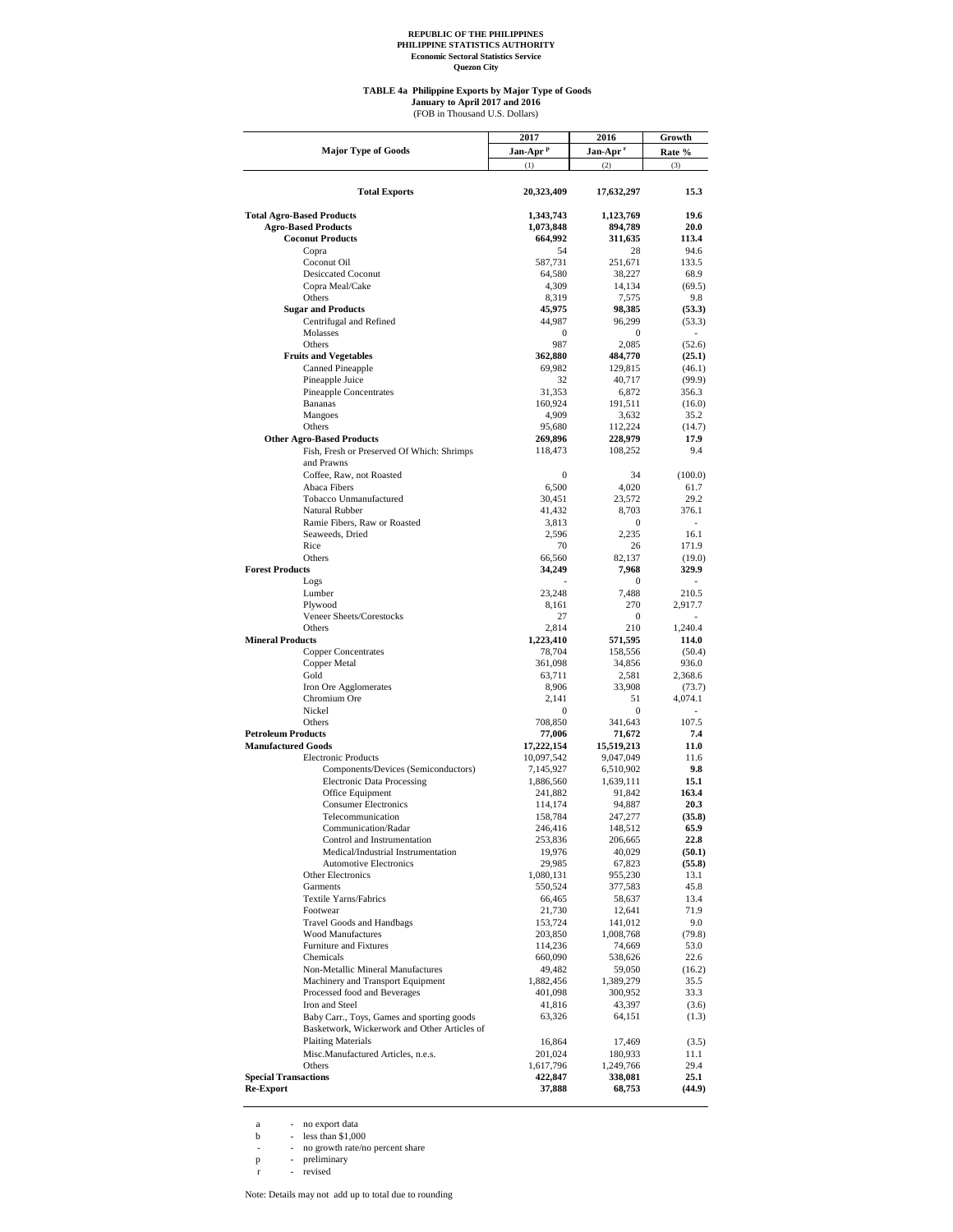## **TABLE 5 Philippine Imports by Major Type of Goods** April 2017 and 2016<br>(FOB in Thousand U.S. Dollars)

|                                                       | 2017               |            | 2016               |                          | Growth           |
|-------------------------------------------------------|--------------------|------------|--------------------|--------------------------|------------------|
| <b>Major Type of Goods</b>                            | April <sup>p</sup> | % Share    | April <sup>r</sup> | % Share                  | Rate%            |
|                                                       | (1)                | (2)        | (3)                | (4)                      | (5)              |
| <b>Total Imports</b>                                  | 6,857,447          | 100.0      | 6,864,587          | 100.0                    | (0.1)            |
| <b>Capital Goods</b>                                  | 2,282,304          | 33.3       | 2,335,787          | 34.0                     | (2.3)            |
| Power Generating and Specialized Machines             | 576,792            | 8.4        | 632,903            | 9.2                      | (8.9)            |
| Office and EDP Machines                               | 237,335            | 3.5        | 196,829            | 2.9                      | 20.6             |
| Telecommunication Eqpt.and Elect. Mach.               | 1,004,735          | 14.7       | 1,057,308          | 15.4                     | (5.0)            |
| Land Transport Eqpt. excl. Passenger Cars and         |                    |            |                    |                          |                  |
| Motorized cycle                                       | 182,114            | 2.7        | 200,551            | 2.9                      | (9.2)            |
| Aircraft, Ships and Boats                             | 149,369            | 2.2        | 115,682            | 1.7                      | 29.1             |
| Prof.Sci.and Cont. Inst., Photographic Eqpt.          |                    |            |                    |                          |                  |
| and Optical Goods                                     | 131,960            | 1.9        | 132,514            | 1.9                      | (0.4)            |
| <b>Raw Materials and Intermediate Goods</b>           | 2,768,387          | 40.4       | 2,559,379          | 37.3                     | 8.2              |
| <b>Unprocessed Raw Materials</b>                      | 395,394            | 5.8        | 206,516            | 3.0                      | 91.5             |
| Wheat<br>Corn                                         | 97,878             | 1.4        | 100,873            | 1.5                      | (3.0)            |
| Unmilled cereals excl. rice and corn                  | 9,333<br>372       | 0.1<br>0.0 | 18,693<br>1,123    | 0.3<br>0.0               | (50.1)           |
| Crude materials, inedible                             | 275,544            | 4.0        | 71,587             | 1.0                      | (66.9)<br>284.9  |
| Pulp and waste paper                                  | 6,104              | 0.1        | 7,879              | 0.1                      | (22.5)           |
| Cotton                                                | 1,554              | 0.0        | 1,342              | 0.0                      | 15.8             |
| Syn. Fibers                                           | 2,466              | 0.0        | 5,707              | 0.1                      | (56.8)           |
| Metalliferous ores                                    | 210,180            | 3.1        | 5,751              | 0.1                      | 3,554.8          |
| Others                                                | 55,240             | 0.8        | 50,908             | 0.7                      | 8.5              |
| Tobacco, unmanufactured                               | 12,267             | 0.2        | 14,240             | 0.2                      | (13.9)           |
| Semi-Processed Raw Materials                          | 2,372,993          | 34.6       | 2,352,863          | 34.3                     | 0.9              |
| Feeding stuffs for animals                            | 94,460             | 1.4        | 90,311             | 1.3                      | 4.6              |
| Animal and vegetable oils and fats                    | 72,671             | 1.1        | 75,958             | 1.1                      | (4.3)            |
| Chemical                                              | 645,106            | 9.4        | 702,543            | 10.2                     | (8.2)            |
| Chemical compounds                                    | 130,312            | 1.9        | 141,741            | 2.1                      | (8.1)            |
| Medicinal and pharmaceutical chem.                    | 114,074            | 1.7        | 120,208            | 1.8                      | (5.1)            |
| Urea                                                  | 7,865              | 0.1        | 15,437             | 0.2                      | (49.1)           |
| Fertilizer excl. urea                                 | 25,953             | 0.4        | 24,174             | 0.4                      | 7.4              |
| Artificial resins                                     | 158,313            | 2.3        | 180,197            | 2.6                      | (12.1)           |
| Others                                                | 208,590            | 3.0        | 220,786            | 3.2                      | (5.5)            |
| Manufactured goods                                    | 900,376            | 13.1       | 834,974            | 12.2                     | 7.8              |
| Paper and paper products                              | 83,424             | 1.2        | 89,207             | 1.3                      | (6.5)            |
| Textile yarn, fabrics and made-up articles            | 74,156             | 1.1<br>1.5 | 90,079             | 1.3<br>1.5               | (17.7)           |
| Non-metallic mineral manufactures<br>Iron and steel   | 99,722<br>344,347  | 5.0        | 102,548<br>269,384 | 3.9                      | (2.8)<br>27.8    |
| Non-ferrous metals                                    | 83,823             | 1.2        | 80,198             | 1.2                      | 4.5              |
| Metal products                                        | 126,084            | 1.8        | 114,382            | 1.7                      | 10.2             |
| Others                                                | 88,819             | 1.3        | 89,176             | 1.3                      | (0.4)            |
| Embroideries                                          | 8,768              | 0.1        | 6,735              | 0.1                      | 30.2             |
| Mat/Acc for the mftr. of elect. eqpt.                 | 651,612            | 9.5        | 642,343            | 9.4                      | 1.4              |
| Iron ore, not agglomerated                            | 0                  | ٠          | 0                  | $\overline{\phantom{a}}$ | ٠                |
| <b>Mineral Fuels, Lubricant and Related Materials</b> | 727,484            | 10.6       | 742,359            | 10.8                     | (2.0)            |
| Coal, Coke                                            | 113,688            | 1.7        | 64,818             | 0.9                      | 75.4             |
| Petroleum crude                                       | 164,972            | 2.4        | 211,814            | 3.1                      | (22.1)           |
| Others                                                | 448,824            | 6.5        | 465,727            | 6.8                      | (3.6)            |
| <b>Consumer Goods</b>                                 | 1,051,796          | 15.3       | 1,184,393          | 17.3                     | (11.2)           |
| Durable                                               | 628,021            | 9.2        | 650,408            | 9.5                      | (3.4)            |
| Passenger cars and motorized cycle                    | 382,812            | 5.6        | 381,688            | 5.6                      | 0.3              |
| Home appliances                                       | 60,468             | 0.9        | 59,996             | 0.9                      | 0.8              |
| Misc. manufactures                                    | 184,741            | 2.7        | 208,724            | 3.0                      | (11.5)           |
| Non-Durable<br>Food and live animals chiefly for food | 423,774            | 6.2        | 533,985            | 7.8                      | (20.6)           |
| Dairy products                                        | 374,064<br>60,661  | 5.5<br>0.9 | 482,938<br>68,282  | 7.0<br>1.0               | (22.5)<br>(11.2) |
| Fish and fish preparation                             | 25,954             | 0.4        | 20,812             | 0.3                      | 24.7             |
| Rice                                                  | 6,609              | $0.1\,$    | 27,603             | 0.4                      | (76.1)           |
| Fruits and vegetables                                 | 54,539             | 0.8        | 64,735             | 0.9                      | (15.7)           |
| Others                                                | 226,300            | 3.3        | 301,507            | 4.4                      | (24.9)           |
| Beverages and tobacco mfture.                         | 17,977             | 0.3        | 22,060             | 0.3                      | (18.5)           |
| Articles of apparel, access.                          | 31,734             | 0.5        | 28,987             | 0.4                      | 9.5              |
| <b>Special Transactions</b>                           | 27,476             | 0.4        | 42,668             | $0.6\,$                  | (35.6)           |
| Articles temporarily imported and exported            | 3,390              | 0.0        | 4,602              | 0.1                      | (26.3)           |
| Others                                                | 24,085             | 0.4        | 38,066             | 0.6                      | (36.7)           |

Note: Details may not add up to total due to rounding.

p - Preliminary r - Revised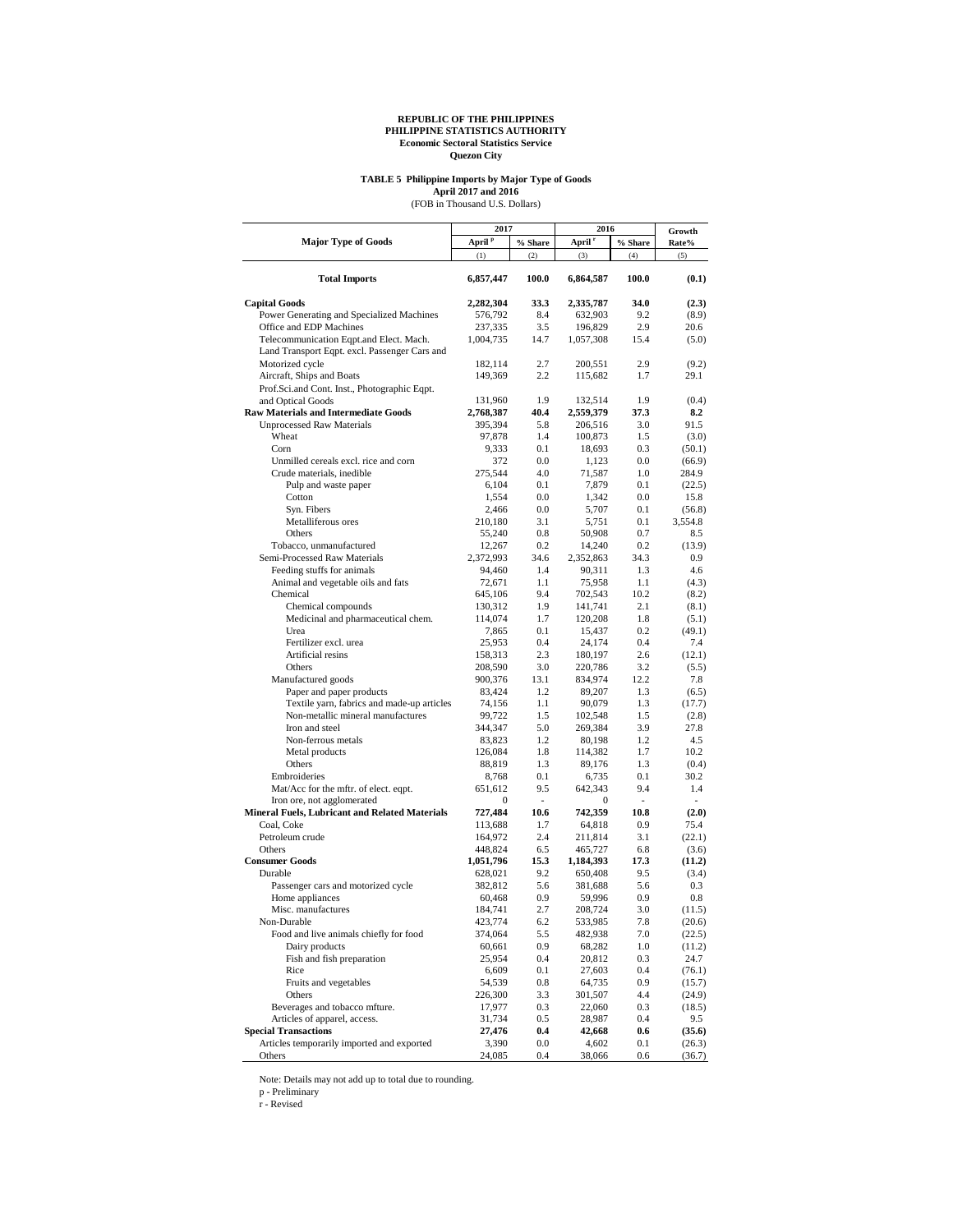## **TABLE 5a Philippine Imports by Major Type of Goods** (FOB Value in Thousand U.S. Dollars) **January to April 2017 and 2016**

|                                                                   | 2017                   | 2016                   | Growth          |  |
|-------------------------------------------------------------------|------------------------|------------------------|-----------------|--|
| <b>Major Type of Goods</b>                                        | Jan-Apr <sup>P</sup>   | Jan-Apr <sup>r</sup>   | Rate %          |  |
|                                                                   | (1)                    | (2)                    | (3)             |  |
| <b>Total Imports</b>                                              | 28,910,391             | 26,019,721             | 11.1            |  |
|                                                                   |                        |                        |                 |  |
| <b>Capital Goods</b><br>Power Generating and Specialized Machines | 9,355,416<br>2,395,845 | 9,003,713<br>2,282,156 | 3.9<br>5.0      |  |
| Office and EDP Machines                                           | 929,946                | 906,793                | 2.6             |  |
| Telecommunication Eqpt.and Elect. Mach.                           | 4,186,685              | 4,189,308              | (0.1)           |  |
| Land Transport Eqpt. excl. Passenger Cars and                     |                        |                        |                 |  |
| Motorized cycle                                                   | 821,805                | 709,212                | 15.9            |  |
| Aircraft, Ships and Boats                                         | 495,802                | 479,456                | 3.4             |  |
| Prof.Sci.and Cont. Inst., Photographic Eqpt.                      |                        |                        |                 |  |
| and Optical Goods                                                 | 525,334                | 436,790                | 20.3            |  |
| <b>Raw Materials and Intermediate Goods</b>                       | 11,245,333             | 9,910,914              | 13.5            |  |
| <b>Unprocessed Raw Materials</b>                                  | 1,286,569              | 736,022                | 74.8            |  |
| Wheat                                                             | 389,312                | 326,557                | 19.2            |  |
| Corn                                                              | 40,023                 | 56,828                 | (29.6)          |  |
| Unmilled cereals excl. rice and corn                              | 1,737                  | 3,827                  | (54.6)          |  |
| Crude materials, inedible                                         | 805,409                | 298,253                | 170.0           |  |
| Pulp and waste paper<br>Cotton                                    | 21,865<br>10,943       | 29,528<br>5,465        | (26.0)<br>100.2 |  |
| Syn. Fibers                                                       | 24,188                 | 18,278                 | 32.3            |  |
| Metalliferous ores                                                | 530,252                | 57,526                 | 821.8           |  |
| Others                                                            | 218,161                | 187,456                | 16.4            |  |
| Tobacco, unmanufactured                                           | 50,088                 | 50,558                 | (0.9)           |  |
| Semi-Processed Raw Materials                                      | 9,958,764              | 9,174,892              | 8.5             |  |
| Feeding stuffs for animals                                        | 375,186                | 417,645                | (10.2)          |  |
| Animal and vegetable oils and fats                                | 320,635                | 258,183                | 24.2            |  |
| Chemical                                                          | 2,824,743              | 2,669,474              | 5.8             |  |
| Chemical compounds                                                | 512,223                | 510,875                | 0.3             |  |
| Medicinal and pharmaceutical chem.                                | 506,726                | 494,637                | 2.4             |  |
| Urea                                                              | 76,226                 | 66,335                 | 14.9            |  |
| Fertilizer excl. urea                                             | 110,911                | 89,426                 | 24.0            |  |
| Artificial resins<br>Others                                       | 743,234                | 663,677                | 12.0            |  |
|                                                                   | 875,423<br>3,739,189   | 844,523<br>3,058,000   | 3.7<br>22.3     |  |
| Manufactured goods<br>Paper and paper products                    | 359,290                | 331,221                | 8.5             |  |
| Textile yarn, fabrics and made-up articles                        | 344,022                | 336,199                | 2.3             |  |
| Non-metallic mineral manufactures                                 | 388,006                | 367,386                | 5.6             |  |
| Iron and steel                                                    | 1,373,762              | 895,568                | 53.4            |  |
| Non-ferrous metals                                                | 379,886                | 304,095                | 24.9            |  |
| Metal products                                                    | 520,045                | 493,255                | 5.4             |  |
| Others                                                            | 374,178                | 330,278                | 13.3            |  |
| Embroideries                                                      | 23,353                 | 18,804                 | 24.2            |  |
| Mat/Acc for the mftr. of elect. eqpt.                             | 2,675,658              | 2,752,786              | (2.8)           |  |
| Iron ore, not agglomerated                                        | $\mathbf{0}$           | $\mathbf{0}$           | ä,              |  |
| <b>Mineral Fuels, Lubricant and Related Materials</b>             | 3,436,081              | 2,470,821              | 39.1            |  |
| Coal, Coke<br>Petroleum crude                                     | 419,181<br>1,304,399   | 271,745                | 54.3<br>38.7    |  |
| Others                                                            | 1,712,502              | 940,538<br>1,258,539   | 36.1            |  |
| <b>Consumer Goods</b>                                             | 4,758,084              | 4,483,992              | 6.1             |  |
| Durable                                                           | 2,677,911              | 2,418,518              | 10.7            |  |
| Passenger cars and motorized cycle                                | 1,509,422              | 1,444,078              | 4.5             |  |
| Home appliances                                                   | 234,029                | 210,167                | 11.4            |  |
| Misc. manufactures                                                | 934,460                | 764,273                | 22.3            |  |
| Non-Durable                                                       | 2,080,173              | 2,065,474              | 0.7             |  |
| Food and live animals chiefly for food                            | 1,861,049              | 1,864,995              | (0.2)           |  |
| Dairy products                                                    | 290,170                | 272,678                | 6.4             |  |
| Fish and fish preparation                                         | 158,273                | 110,312                | 43.5            |  |
| Rice                                                              | 173,659                | 154,070                | 12.7            |  |
| Fruits and vegetables                                             | 226,619                | 230,213                | (1.6)           |  |
| Others<br>Beverages and tobacco mfture.                           | 1,012,329              | 1,097,721<br>74,353    | (7.8)           |  |
| Articles of apparel, access.                                      | 78,857<br>140,268      | 126,125                | 6.1<br>11.2     |  |
| <b>Special Transactions</b>                                       | 115,477                | 150,280                | (23.2)          |  |
| Articles temporarily imported and exported                        | 13,510                 | 21,750                 | (37.9)          |  |
| Others                                                            | 101,967                | 128,531                | (20.7)          |  |

Note: Details may not add up to total due to rounding. p - Preliminary r - Revised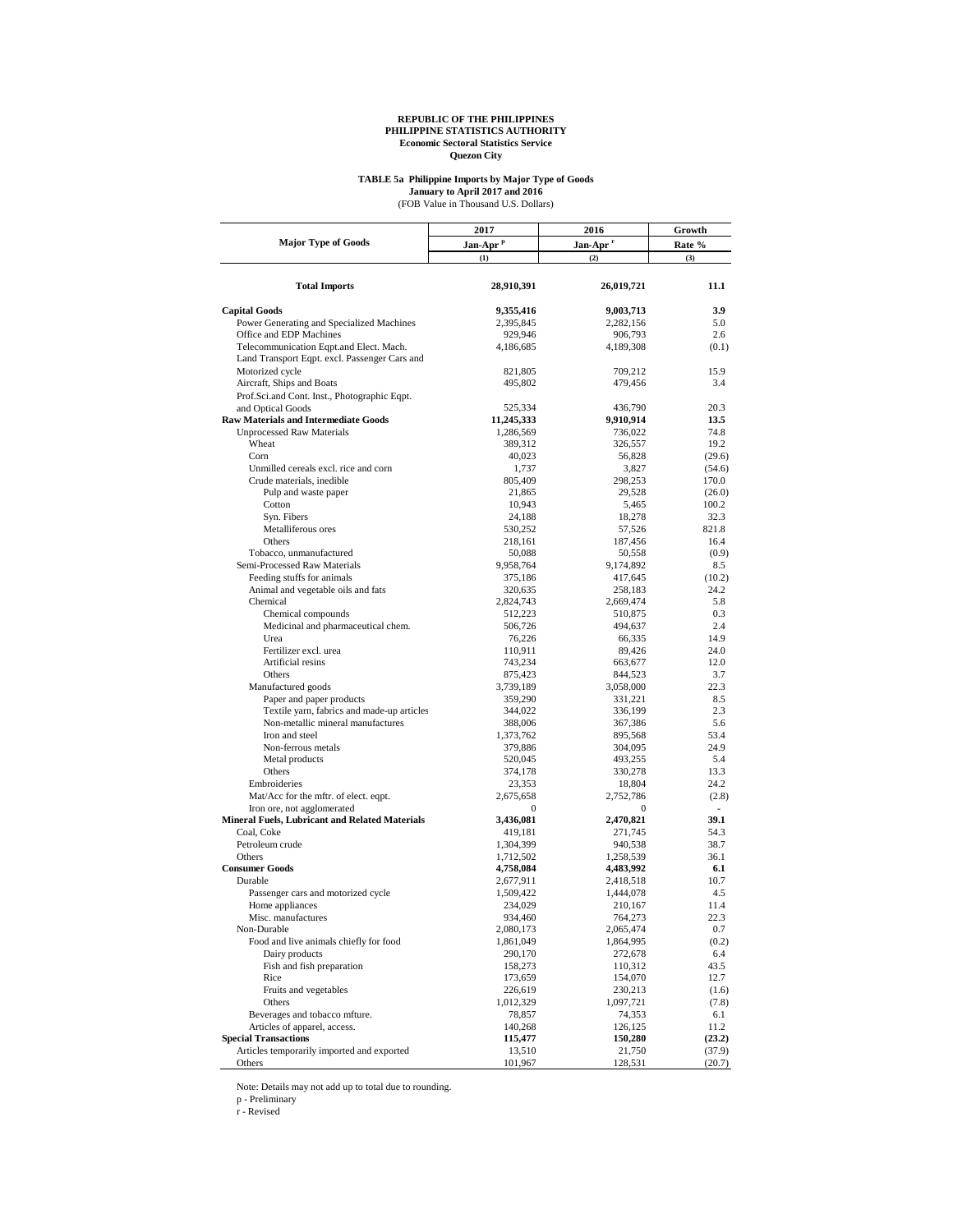#### **REPUBLIC OF THE PHILIPPINES**

### **PHILIPPINE STATISTICS AUTHORITY**

#### **Economic Sectoral Statistics Service**

**Quezon City**

## **TABLE 6 Philippine Exports Performance from the Top Ten Countries: April 2017 and 2016**

(FOB Value in Million U.S.Dollars)

|    |                                        |                    | 2017    |                      |         | 2016               |         |                      |         |                | <b>Annual Growth Rate (%)</b> |
|----|----------------------------------------|--------------------|---------|----------------------|---------|--------------------|---------|----------------------|---------|----------------|-------------------------------|
|    | Country                                | April <sup>p</sup> | % Share | Jan-Apr <sup>p</sup> | % Share | April <sup>r</sup> | % Share | Jan-Apr <sup>r</sup> | % Share | <b>Current</b> | <b>Cumulative</b>             |
|    |                                        | (1)                | (2)     | (3)                  | (4)     | (5)                | (6)     | (7)                  | (8)     | (9)            | (10)                          |
|    | <b>Total Exports</b>                   | 4,805.40           | 100.0   | 20,323.41            | 100.0   | 4,284.87           | 100.0   | 17,632.30            | 100.0   | 12.1           | 15.3                          |
|    | <b>Top 10 Countries Total</b>          | 3,763.83           | 78.3    | 15,880.19            | 78.1    | 3,446.99           | 80.4    | 14,267.84            | 80.9    | 9.2            | 11.3                          |
|    | $Japan$ <sup><math>1/</math></sup>     | 710.03             | 14.8    | 3,090.11             | 15.2    | 851.86             | 19.9    | 3,735.81             | 21.2    | (16.6)         | (17.3)                        |
| 2  | United States Of America <sup>2/</sup> | 653.05             | 13.6    | 3,058.27             | 15.0    | 699.60             | 16.3    | 2,858.36             | 16.2    | (6.7)          | 7.0                           |
| 3  | Hong Kong                              | 646.86             | 13.5    | 2,676.65             | 13.2    | 472.85             | 11.0    | 1,910.87             | 10.8    | 36.8           | 40.1                          |
|    | China, People's Republic of            | 534.60             | 11.1    | 2,163.66             | 10.6    | 423.06             | 9.9     | 1,692.73             | 9.6     | 26.4           | 27.8                          |
| 5  | Singapore                              | 304.92             | 6.3     | 1,253.92             | 6.2     | 356.43             | 8.3     | 1,280.51             | 7.3     | (14.5)         | (2.1)                         |
| 6  | Thailand                               | 189.92             | 4.0     | 821.67               | 4.0     | 156.84             | 3.7     | 673.05               | 3.8     | 21.1           | 22.1                          |
|    | Germany                                | 187.26             | 3.9     | 844.69               | 4.2     | 191.08             | 4.5     | 750.34               | 4.3     | (2.0)          | 12.6                          |
|    | Korea, Republic of                     | 181.94             | 3.8     | 874.08               | 4.3     | 152.96             | 3.6     | 685.54               | 3.9     | 18.9           | 27.5                          |
| 9  | Taiwan                                 | 179.09             | 3.7     | 700.52               | 3.4     | 141.64             | 3.3     | 598.34               | 3.4     | 26.4           | 17.1                          |
| 10 | Malta                                  | 176.17             | 3.7     | 396.63               | 2.0     | .66                | 0.0     | 82.29                | 0.5     | 26,493.5       | 382.0                         |
|    | <b>Other Countries</b>                 | 1,041.57           | 21.7    | 4,443.22             | 21.9    | 837.89             | 19.6    | 3,364.46             | 19.1    | 24.3           | 32.1                          |
| 11 | Netherlands                            | 168.93             | 3.5     | 808.81               | 4.0     | 149.01             | 3.5     | 564.13               | 3.2     | 13.4           | 43.4                          |
|    | Malaysia $^{3\prime}$                  | 133.45             | 2.8     | 503.92               | 2.5     | 103.92             | 2.4     | 355.40               | 2.0     | 28.4           | 41.8                          |
| 13 | <b>United Arab Emirates</b>            | 76.48              | 1.6     | 237.95               | 1.2     | 19.79              | 0.5     | 82.42                | 0.5     | 286.4          | 188.7                         |
| 14 | Vietnam                                | 76.07              | 1.6     | 290.02               | 1.4     | 58.29              | 1.4     | 239.58               | 1.4     | 30.5           | 21.1                          |
| 15 | India                                  | 74.81              | 1.6     | 203.00               | 1.0     | 24.60              | 0.6     | 118.27               | 0.7     | 204.1          | 71.6                          |
| 16 | France                                 | 62.39              | 1.3     | 272.61               | 1.3     | 57.67              | 1.3     | 209.26               | 1.2     | 8.2            | 30.3                          |
|    | Indonesia                              | 59.52              | 1.2     | 220.99               | 1.1     | 45.06              | 1.1     | 236.53               | 1.3     | 32.1           | (6.6)                         |
| 18 | Mexico                                 | 50.21              | 1.0     | 218.68               | 1.1     | 35.85              | 0.8     | 127.90               | 0.7     | 40.0           | 71.0                          |
| 19 | Canada                                 | 41.85              | 0.9     | 186.73               | 0.9     | 41.35              | 1.0     | 169.42               | 1.0     | 1.2            | 10.2                          |
| 20 | UK Great Britain and N. Ireland        | 38.32              | 0.8     | 160.16               | 0.8     | 42.48              | 1.0     | 159.08               | 0.9     | (9.8)          | 0.7                           |
| 21 | Others                                 | 259.55             | 5.4     | 1,340.34             | 6.6     | 259.86             | 6.1     | 1,102.46             | 6.3     | (0.1)          | 21.6                          |

1/ includes Okinawa

2/ includes Alaska and Hawaii

3/ includes Sabah and Sarawak

p preliminary

r revised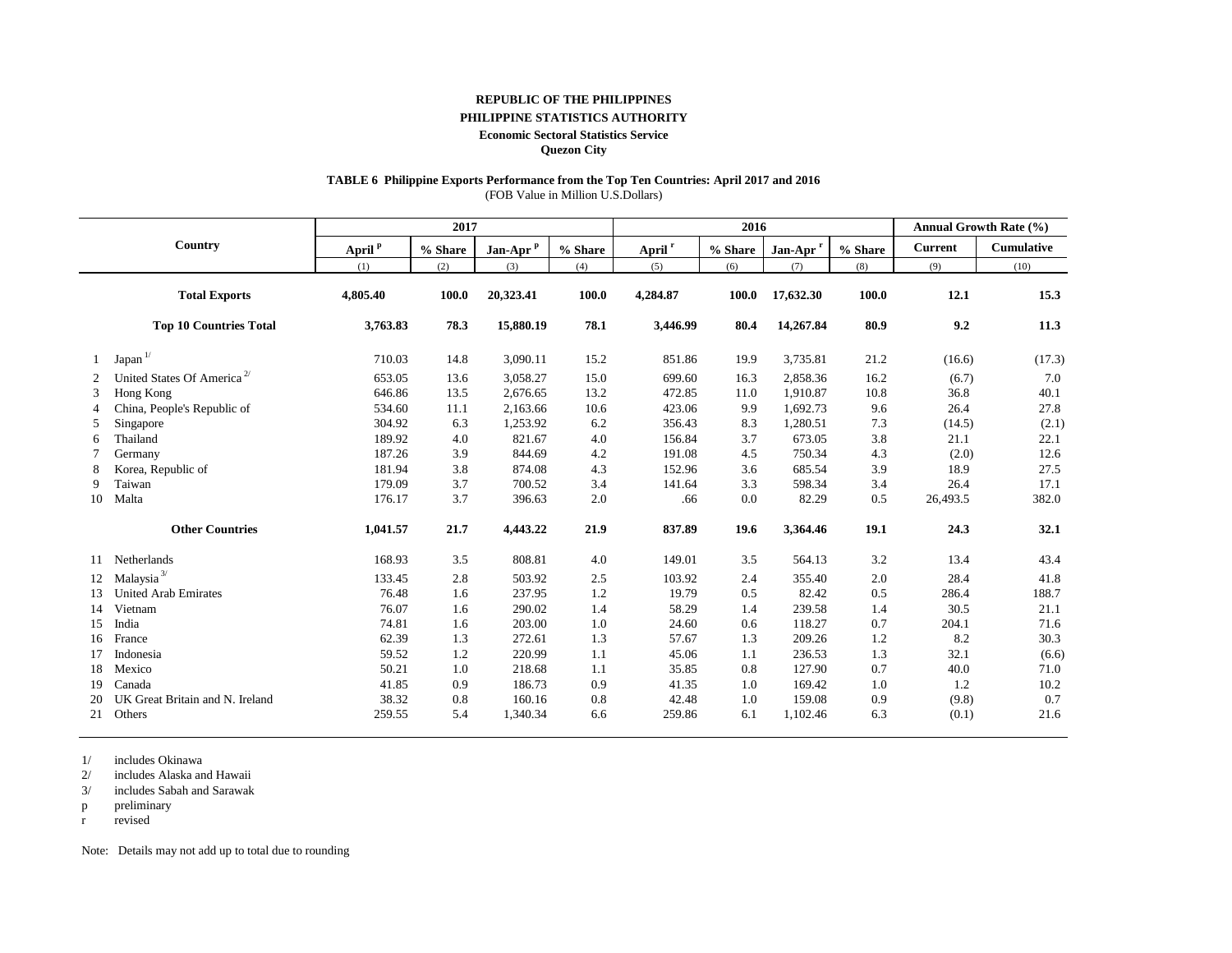#### **REPUBLIC OF THE PHILIPPINES**

## **PHILIPPINE STATISTICS AUTHORITY**

#### **Economic Sectoral Statistics Service**

**Quezon City**

## **TABLE 7 Philippine Imports from the Top Ten Countries: April 2017 and 2016**

(FOB Value in Million U.S.Dollars)

|                |                                        |                    | 2017    |                      |         | 2016               |         |                      |         |                | Annual Growth Rate (%) |
|----------------|----------------------------------------|--------------------|---------|----------------------|---------|--------------------|---------|----------------------|---------|----------------|------------------------|
|                | Country                                | April <sup>p</sup> | % Share | Jan-Apr <sup>p</sup> | % Share | April <sup>r</sup> | % Share | Jan-Apr <sup>r</sup> | % Share | <b>Current</b> | Cumulative             |
|                |                                        | (1)                | (2)     | (3)                  | (4)     | (5)                | (6)     | (7)                  | (8)     | (9)            | (10)                   |
|                | <b>Total Imports</b>                   | 6,857.45           | 100.0   | 28,910.39            | 100.0   | 6,864.59           | 100.0   | 26,019.72            | 100.0   | (0.1)          | 11.1                   |
|                | <b>Top 10 Countries Total</b>          | 5,322.48           | 77.6    | 22,515.60            | 77.9    | 5,393.82           | 78.6    | 20,245.92            | 77.8    | (1.3)          | 11.2                   |
|                | China, People's Republic of            | 1,239.66           | 18.1    | 5,150.62             | 17.8    | 1,362.77           | 19.9    | 4,606.60             | 17.7    | (9.0)          | 11.8                   |
| 2              | Japan                                  | 854.43             | 12.5    | 3,585.80             | 12.4    | 796.04             | 11.6    | 2,996.99             | 11.5    | 7.3            | 19.6                   |
| 3              | Korea, Republic of                     | 592.12             | 8.6     | 2,400.92             | 8.3     | 426.41             | 6.2     | 1,717.72             | 6.6     | 38.9           | 39.8                   |
| $\overline{4}$ | United States Of America <sup>2/</sup> | 530.74             | 7.7     | 2,256.51             | 7.8     | 614.60             | 9.0     | 2,406.17             | 9.2     | (13.6)         | (6.2)                  |
| 5              | Thailand                               | 446.87             | 6.5     | 2,073.64             | 7.2     | 514.24             | 7.5     | 2,188.67             | 8.4     | (13.1)         | (5.3)                  |
| 6              | Singapore                              | 434.89             | 6.3     | 1,798.98             | 6.2     | 453.12             | 6.6     | 1,708.48             | 6.6     | (4.0)          | 5.3                    |
|                | Indonesia                              | 419.37             | 6.1     | 1,807.61             | 6.3     | 338.61             | 4.9     | 1,159.93             | 4.5     | 23.9           | 55.8                   |
| 8              | Taiwan                                 | 340.78             | 5.0     | 1,501.55             | 5.2     | 400.69             | 5.8     | 1,637.32             | 6.3     | (15.0)         | (8.3)                  |
| 9              | Malaysia $^{3\prime}$                  | 253.03             | 3.7     | 1,075.09             | 3.7     | 284.67             | 4.1     | 1,073.85             | 4.1     | (11.1)         | 0.1                    |
| 10             | Hong Kong                              | 210.60             | 3.1     | 864.89               | 3.0     | 202.67             | 3.0     | 750.18               | 2.9     | 3.9            | 15.3                   |
|                | <b>Other Countries</b>                 | 1,534.97           | 22.4    | 6,394.79             | 22.1    | 1,470.77           | 21.4    | 5,773.80             | 22.2    | 4.4            | 10.8                   |
| 11             | Australia                              | 180.03             | 2.6     | 533.45               | 1.8     | 88.62              | 1.3     | 298.63               | 1.1     | 103.1          | 78.6                   |
| 12             | Vietnam                                | 177.82             | 2.6     | 773.61               | 2.7     | 158.83             | 2.3     | 648.02               | 2.5     | 12.0           | 19.4                   |
| 13             | Germany                                | 170.52             | 2.5     | 581.85               | 2.0     | 135.92             | 2.0     | 539.26               | 2.1     | 25.5           | 7.9                    |
| 14             | India                                  | 105.88             | 1.5     | 444.15               | 1.5     | 155.07             | 2.3     | 509.23               | 2.0     | (31.7)         | (12.8)                 |
| 15             | Saudi Arabia                           | 83.39              | 1.2     | 436.62               | 1.5     | 4.58               | 0.1     | 316.89               | 1.2     | 1,721.0        | 37.8                   |
| 16             | France                                 | 79.02              | 1.2     | 288.92               | 1.0     | 118.45             | 1.7     | 408.07               | 1.6     | (33.3)         | (29.2)                 |
| 17             | <b>United Arab Emirates</b>            | 69.50              | 1.0     | 335.10               | 1.2     | 60.29              | 0.9     | 155.44               | 0.6     | 15.3           | 115.6                  |
| 18             | <b>Brazil</b>                          | 53.01              | 0.8     | 168.57               | 0.6     | 31.86              | 0.5     | 136.75               | 0.5     | 66.4           | 23.3                   |
| 19             | Papua New Guinea                       | 43.83              | 0.6     | 132.75               | 0.5     | 14.23              | 0.2     | 40.15                | 0.2     | 208.1          | 230.7                  |
| 20             | Netherlands                            | 41.56              | 0.6     | 163.06               | 0.6     | 44.51              | 0.6     | 170.69               | 0.7     | (6.6)          | (4.5)                  |
| 21             | Others                                 | 530.41             | 7.7     | 2,536.71             | 8.8     | 658.42             | 9.6     | 2,550.67             | 9.8     | (19.4)         | (0.5)                  |

1/ includes Okinawa

2/ includes Alaska and Hawaii

3/ includes Sabah and Sarawak

p preliminary

r revised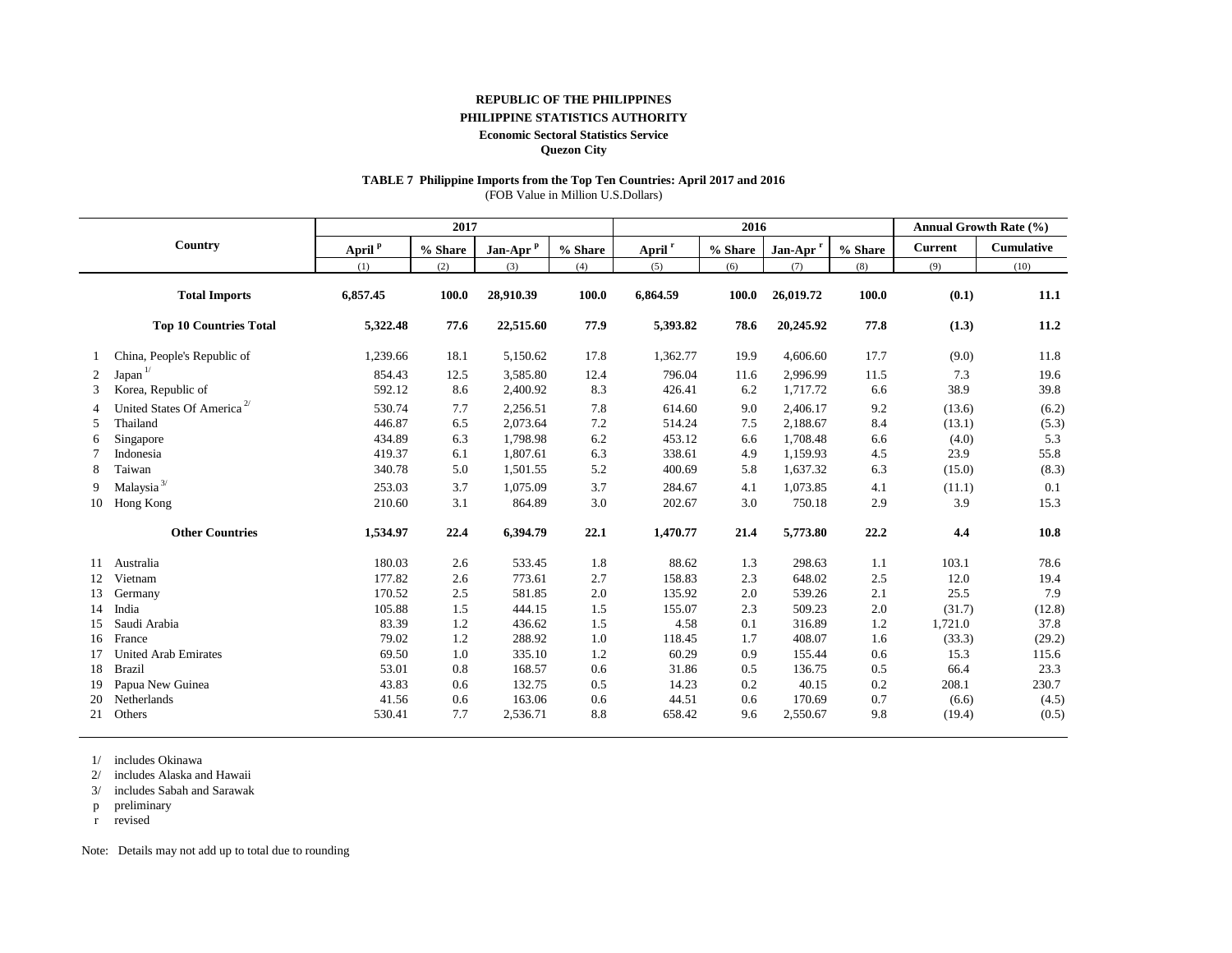#### **TABLE 8 Balance of Trade by Major Trading Partners: April 2017** (FOB Value in Million U.S. Dollars)

|                | Country                                | <b>Total Trade</b> | Imports <sup>p</sup> | Exports <sup>r</sup> | <b>Balance of Trade in Goods</b> |  |
|----------------|----------------------------------------|--------------------|----------------------|----------------------|----------------------------------|--|
|                |                                        | (1)                | (2)                  | (3)                  | (4)                              |  |
|                | <b>Total</b>                           | 11,662.85          | 6,857.45             | 4,805.40             | (2,052)                          |  |
|                | China, People's Republic of            | 1,774.25           | 1,239.66             | 534.60               | (705)                            |  |
| 2              | Japan <sup>1/</sup>                    | 1,564.46           | 854.43               | 710.03               | (144)                            |  |
| 3              | United States Of America <sup>2/</sup> | 1,183.78           | 530.74               | 653.05               | 122                              |  |
| $\overline{4}$ | Hong Kong                              | 857.46             | 210.60               | 646.86               | 436                              |  |
| 5              | Korea, Republic of                     | 774.06             | 592.12               | 181.94               | (410)                            |  |
| 6              | Singapore                              | 739.81             | 434.89               | 304.92               | (130)                            |  |
|                | Thailand                               | 636.78             | 446.87               | 189.92               | (257)                            |  |
| 8              | Taiwan                                 | 519.86             | 340.78               | 179.09               | (162)                            |  |
| 9              | Indonesia                              | 478.90             | 419.37               | 59.52                | (360)                            |  |
| 10             | Malaysia $^{3\prime}$                  | 386.48             | 253.03               | 133.45               | (120)                            |  |
| 11             | Germany                                | 357.78             | 170.52               | 187.26               | 17                               |  |
| 12             | Vietnam                                | 253.89             | 177.82               | 76.07                | (102)                            |  |
| 13             | Australia                              | 212.22             | 180.03               | 32.19                | (148)                            |  |
| 14             | Netherlands                            | 210.49             | 41.56                | 168.93               | 127                              |  |
| 15             | India                                  | 180.69             | 105.88               | 74.81                | (31)                             |  |
| 16             | Malta                                  | 176.37             | 0.20                 | 176.17               | 176                              |  |
| 17             | <b>United Arab Emirates</b>            | 145.98             | 69.50                | 76.48                | $\overline{7}$                   |  |
| 18             | France                                 | 141.41             | 79.02                | 62.39                | (17)                             |  |
| 19             | Saudi Arabia                           | 88.75              | 83.39                | 5.35                 | (78)                             |  |
| 20             | Canada                                 | 74.63              | 32.78                | 41.85                | 9                                |  |
| 21             | Others                                 | 904.80             | 594.27               | 310.53               | (284)                            |  |
|                |                                        |                    |                      |                      |                                  |  |

1/ includes Okinawa

2/ includes Alaska and Hawaii

3/ includes Sabah and Sarawak

p preliminary

r revised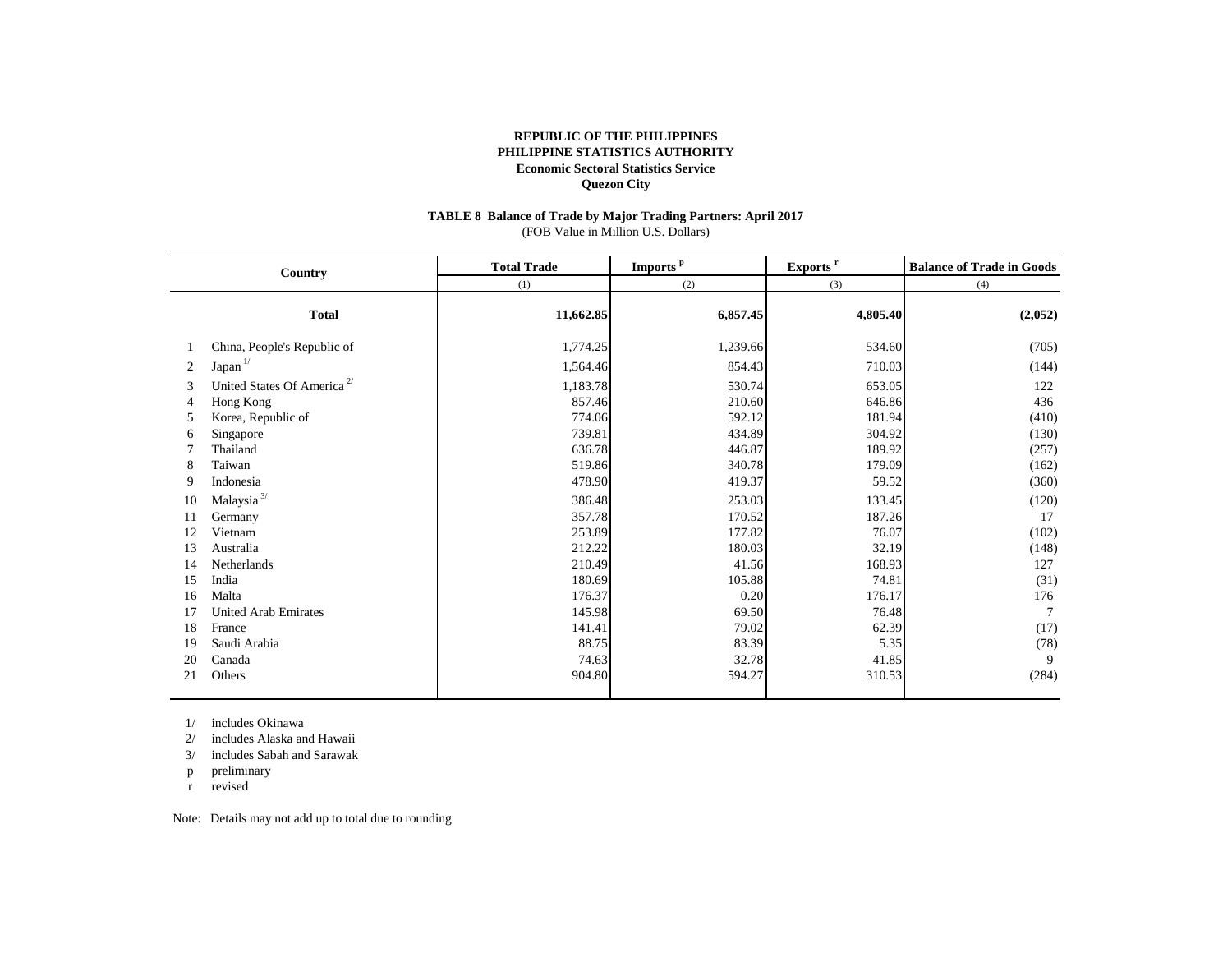#### **TABLE 9 Philippine Exports Performance by Selected Economic Bloc: April 2017 and 2016** (FOB Value in Million U.S. Dollars)

| <b>Economic Bloc</b> |                                                  | 2017               |             |                      |             | 2016               |             |                      |             | Annual Growth Rate (%) |                    |
|----------------------|--------------------------------------------------|--------------------|-------------|----------------------|-------------|--------------------|-------------|----------------------|-------------|------------------------|--------------------|
|                      |                                                  | April <sup>p</sup> | % Share     | Jan-Apr <sup>p</sup> | % Share     | April <sup>r</sup> | % Share     | Jan-Apr <sup>1</sup> | % Share     | <b>Current</b>         | <b>Cummulative</b> |
|                      |                                                  | (1)                | (2)         | (3)                  | (4)         | (5)                | (6)         | (7)                  | (8)         | (9)                    | (10)               |
|                      | <b>Total Exports</b>                             | 4,805.40           | 100.0       | 20,323.41            | 100.0       | 4,284.87           | 100.0       | 17,632.30            | 100.0       | 12.1                   | 15.3               |
|                      | East Asia $^{1/}$                                | 2,254.02           | 46.9        | 9.516.87             | 46.8        | 2,048.30           | 47.8        | 8.644.86             | 49.0        | 10.0                   | 10.1               |
|                      | 2 ASEAN <sup>2/</sup>                            | 767.73             | 16.0        | 3,105.72             | 15.3        | 723.62             | 16.9        | 2,798.72             | 15.9        | 6.1                    | 11.0               |
| 3                    | European Union (EU) $^{3/}$                      | 739.51             | 15.4        | 3,140.53             | 15.5        | 543.95             | 12.7        | 2,198.62             | 12.5        | 36.0                   | 42.8               |
|                      | United States of America <sup>4/</sup><br>Others | 653.05<br>391.09   | 13.6<br>8.1 | 3,058.27<br>1,502.03 | 15.0<br>7.4 | 699.60<br>269.39   | 16.3<br>6.3 | 2,858.36<br>1,131.74 | 16.2<br>6.4 | (6.7)<br>45.2          | 7.0<br>32.7        |
|                      |                                                  |                    |             |                      |             |                    |             |                      |             |                        |                    |

1/ includes China, Hong Kong, Japan, Macau, Mongolia, N. Korea, S. Korea, Taiwan

2/ includes Brunei Darussalam, Cambodia, Indonesia, Laos, Malaysia, Myanmar, Singapore, Thailand, Vietnam

includes Austria, Belgium, Bulgaria, Cyprus, Czech Republic, Denmark, Estonia, Finland, France, Germany, Greece, Hungary, Ireland, Italy, Latvia, Lithuania,

3/ Luxembourg, Malta, Netherlands, Poland, Portugal, Romania, Slovakia, Slovenia, Spain, Sweden and UK Great Britain

4/ includes Alaska and Hawaii

p preliminary

r revised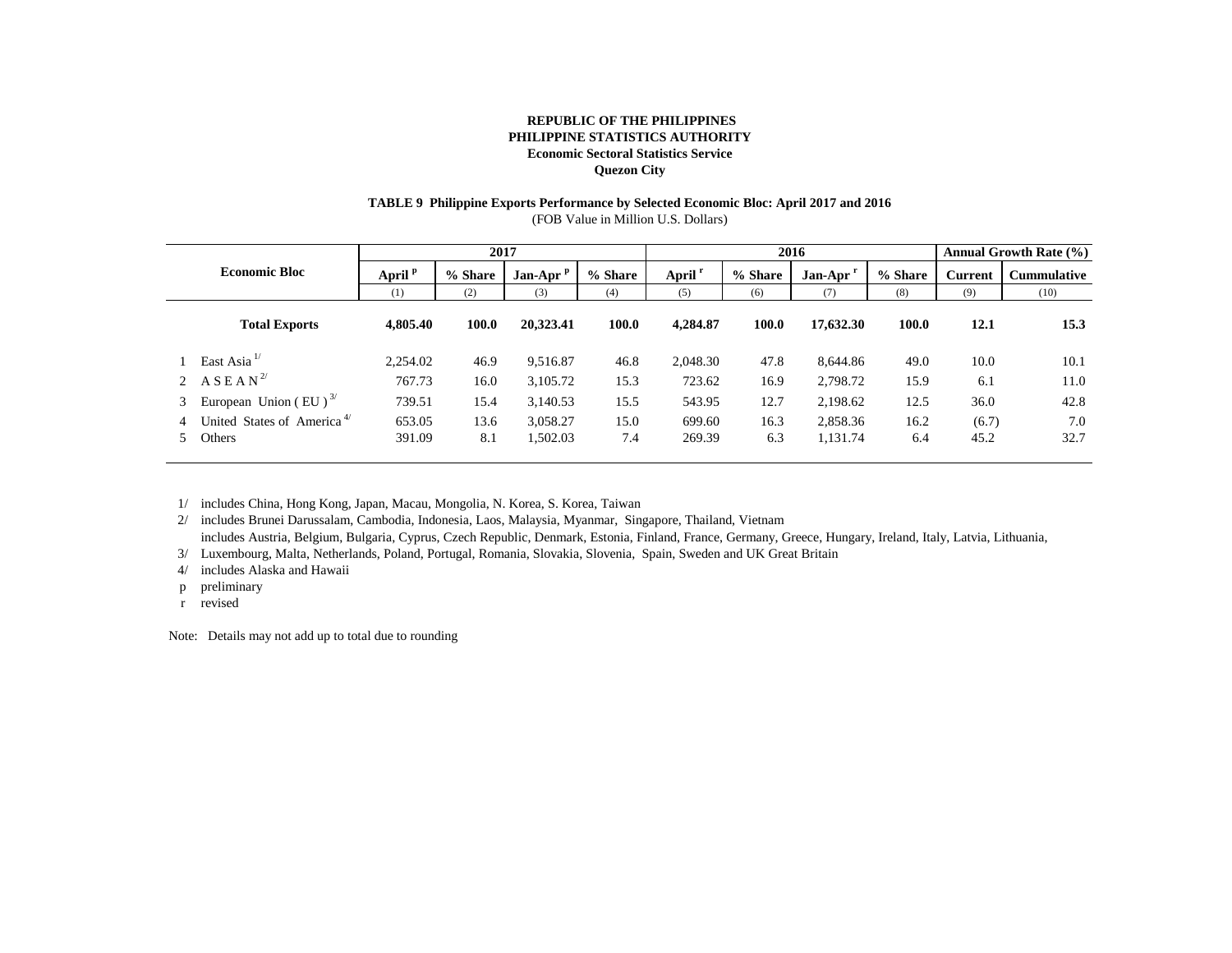# **TABLE 10 Philippine Imports Performance by Selected Economic Bloc: April 2017 and 2016**

(FOB Value in Million U.S. Dollars)

| <b>Economic Bloc</b> |                                                |                    | 2017    |           |         | 2016               |         |           |              | <b>Annual Growth Rate (%)</b> |                    |
|----------------------|------------------------------------------------|--------------------|---------|-----------|---------|--------------------|---------|-----------|--------------|-------------------------------|--------------------|
|                      |                                                | April <sup>P</sup> | % Share | Jan-Apr P | % Share | April <sup>r</sup> | % Share | Jan-Apr   | % Share      | <b>Current</b>                | <b>Cummulative</b> |
|                      |                                                | (1)                | (2)     | (3)       | (4)     | (5)                | (6)     | (7)       | (8)          | (9)                           | (10)               |
|                      | <b>Total Imports</b>                           | 6,857.45           | 100.0   | 28,910.39 | 100.0   | 6,864.59           | 100.0   | 26,019.72 | <b>100.0</b> | (0.1)                         | 11.1               |
|                      | East Asia $^{1/}$                              | 3,238.37           | 47.2    | 13,509.79 | 46.7    | 3,201.09           | 46.6    | 11,740.11 | 45.1         | 1.2                           | 15.1               |
|                      | $A S E A N^{2/3}$                              | 1,741.24           | 25.4    | 7,569.18  | 26.2    | 1,755.89           | 25.6    | 6,797.06  | 26.1         | (0.8)                         | 11.4               |
| 3                    | United States of America <sup>3/</sup>         | 530.74             | 7.7     | 2,256.51  | 7.8     | 614.60             | 9.0     | 2,406.17  | 9.2          | (13.6)                        | (6.2)              |
|                      | European Union (EU) <sup><math>4/</math></sup> | 495.76             | 7.2     | 1.952.79  | 6.8     | 605.75             | 8.8     | 2,255.86  | 8.7          | (18.2)                        | (13.4)             |
|                      | Others                                         | 851.34             | 12.4    | 3,622.12  | 12.5    | 687.26             | 10.0    | 2,820.51  | 10.8         | 23.9                          | 28.4               |
|                      |                                                |                    |         |           |         |                    |         |           |              |                               |                    |

1/ includes China, Hong Kong, Japan, Macau, Mongolia, N. Korea, S. Korea, Taiwan

2/ includes Brunei Darussalam, Cambodia, Indonesia, Laos, Malaysia, Myanmar, Singapore, Thailand, Vietnam

3/ includes Alaska and Hawaii

includes Austria, Belgium, Bulgaria, Cyprus, Czech Republic, Denmark, Estonia, Finland, France, Germany, Greece, Hungary, Ireland, Italy, Latvia, Lithuania, Luxembourg,

4/ Malta, Netherlands, Poland, Portugal, Romania, Slovakia, Slovenia, Spain, Sweden and UK Great Britain

p preliminary

r revised